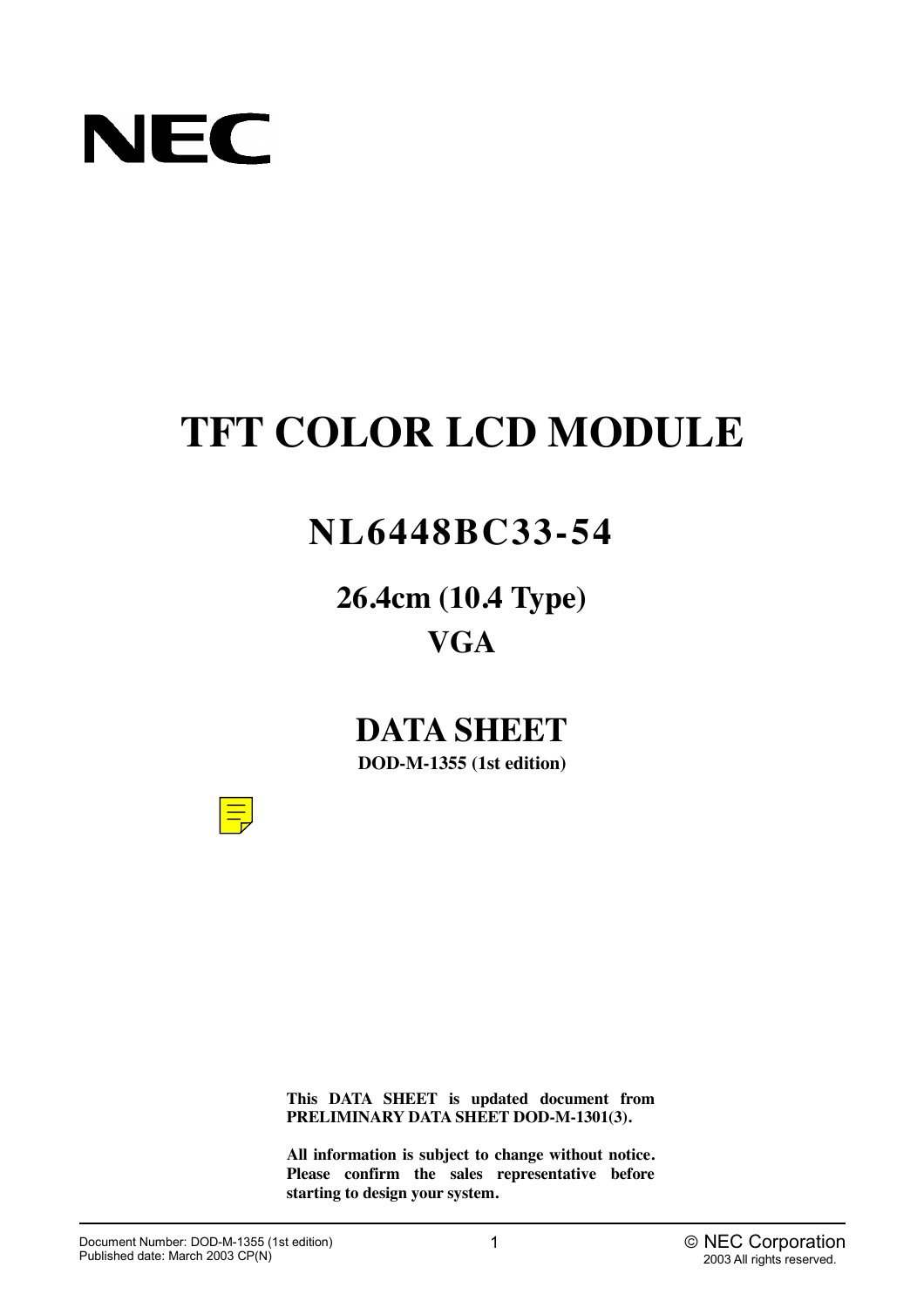#### **INTRODUCTION**

<span id="page-1-0"></span>No part of this document shall be copied in any form or by any means without the prior written consent of NEC Corporation.

NEC Corporation does not assume any liability for infringement of patents, copyrights or other intellectual property rights of third parties by or arising from use of a product described herein or any other liability arising from use of such application. No license, express, implied or otherwise, is granted under any patents, copyrights or other intellectual property rights of NEC Corporation or of others.

While NEC Corporation has been making continuous effort to enhance the reliability of its products, the possibility of failures cannot be eliminated entirely. To minimize risks of damage to property or injury to person arising from a failure in an NEC product, customers must incorporate sufficient safety measures in their design, such as redundancy, fire-containment and anti-failure features.

NEC products are classified into the following three quality grades: *"Standard"* **,** *"Special"* **,** *"Specific"*

The *"Specific"* quality grade applies only to applications developed based on a customer designated "quality assurance program" for a specific application. The recommended applications of a product depend on its quality grade, as indicated below. Customers must check the quality grade of each application before using it in a particular application.

- *Standard:* Computers, office equipment, communications equipment, test and measurement equipment, audio and visual equipment, home electronic appliances, machine tools, personal electronic equipment and industrial robots
- *Special:* Transportation equipment (automobiles, trains, ships, etc.), traffic control systems, anti-disaster systems, anti-crime systems, safety equipment and medical equipment (not specifically designed for life support)
- *Specific:* Military systems, aircraft, aerospace equipment, submersible repeaters, nuclear reactor control systems, life support systems (medical equipment, etc.) and any other equipment

The quality grade of this product is *"Standard"* unless otherwise specified in this document. If customers intend to use this product for applications other than those specified for *"Standard"* quality grade, they should contact NEC Corporation sales representative in advance.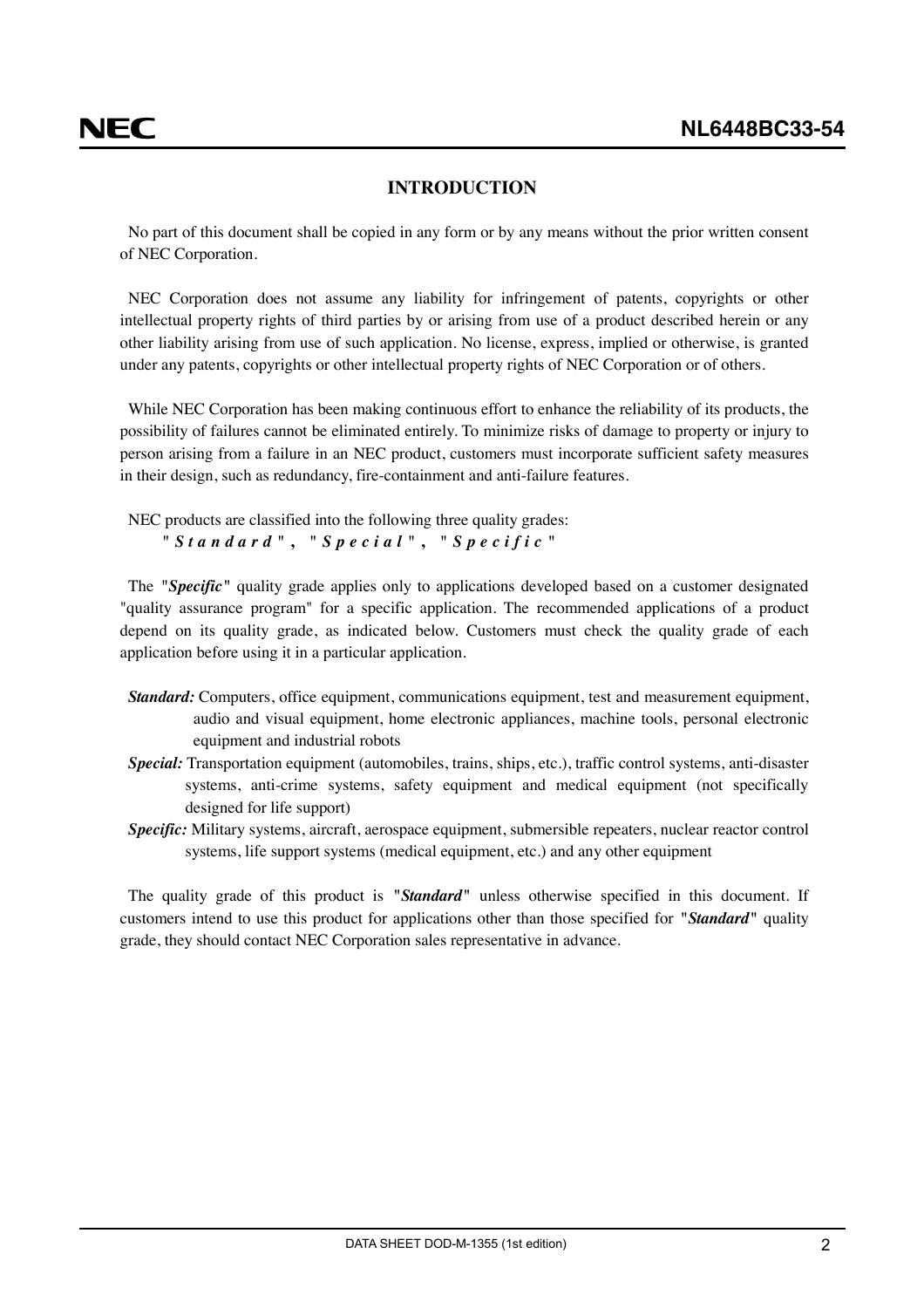### **CONTENTS**

| 4.9 INPUT SIGNAL TIMINGS FOR LCD PANEL SIGNAL PROCESSING BOARD  16 |  |
|--------------------------------------------------------------------|--|
|                                                                    |  |
|                                                                    |  |
|                                                                    |  |
|                                                                    |  |
|                                                                    |  |
|                                                                    |  |
|                                                                    |  |
|                                                                    |  |
|                                                                    |  |
|                                                                    |  |
|                                                                    |  |
|                                                                    |  |
|                                                                    |  |
|                                                                    |  |
|                                                                    |  |
|                                                                    |  |
|                                                                    |  |
|                                                                    |  |
|                                                                    |  |
|                                                                    |  |
|                                                                    |  |
|                                                                    |  |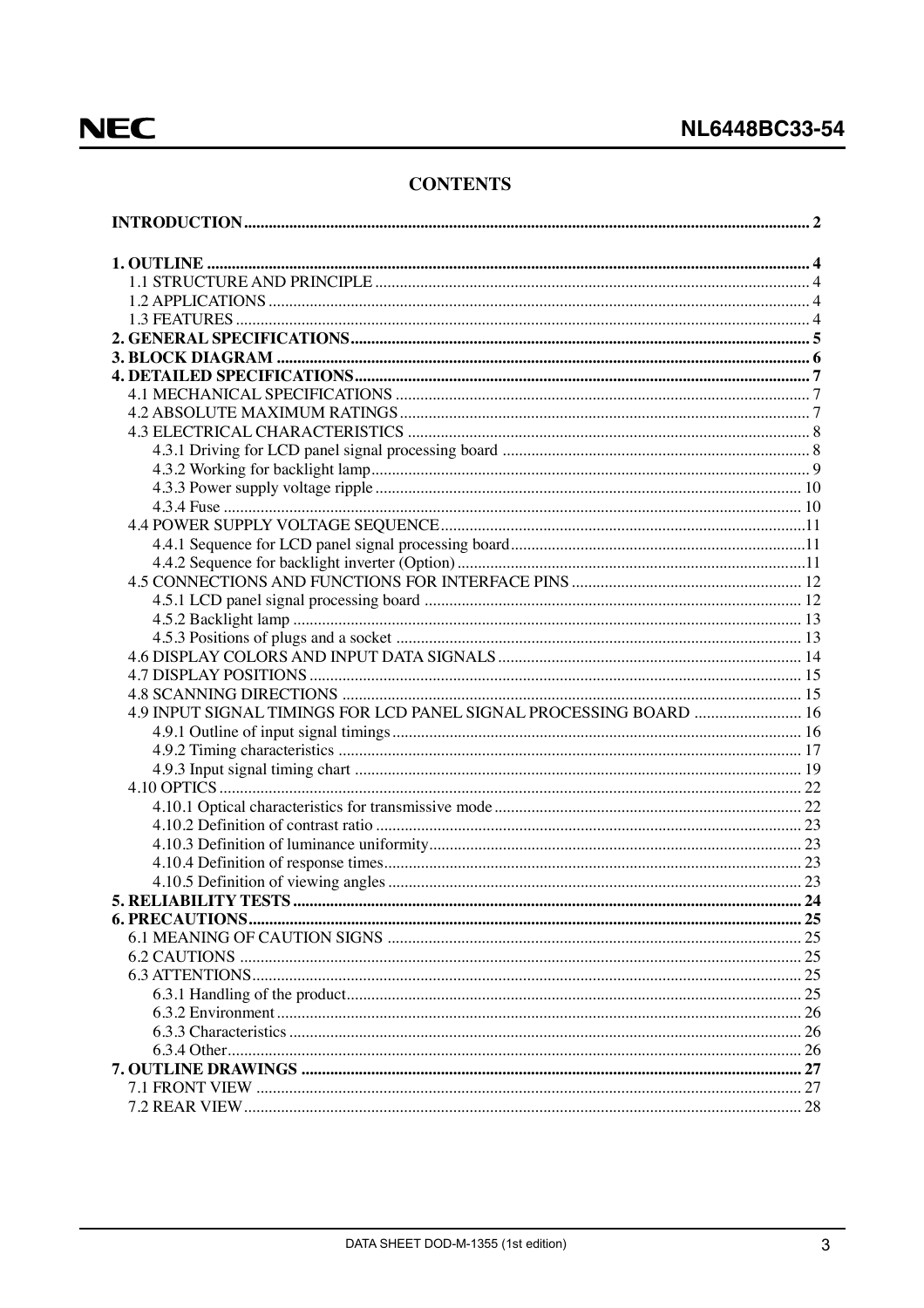### <span id="page-3-0"></span>**1. OUTLINE**

#### 1.1 STRUCTURE AND PRINCIPLE

NL6448BC33-54 module is composed of the amorphous silicon thin film transistor liquid crystal display (a-Si TFT LCD) panel structure with driver LSIs for driving the TFT (Thin Film Transistor) array and a backlight.

The a-Si TFT LCD panel structure is injected liquid crystal material into a narrow gap between the TFT array glass substrate and a color-filter glass substrate.

Color (Red, Green, Blue) data signals from a host system (e.g. PC, signal generator, etc.) are modulated into best form for active matrix system by a signal processing board, and sent to the driver LSIs which drive the individual TFT arrays.

The TFT array as an electro-optical switch regulates the amount of transmitted light from the backlight assembly, when it is controlled by data signals. Color images are created by regulating the amount of transmitted light through the TFT array of red, green and blue dots.

#### 1.2 APPLICATIONS

- Display terminal for control system
- Industrial PC

#### 1.3 FEATURES

- High luminance
- High contrast
- 6-bit digital RGB signals
- DE (Data enable) function
- Reversible-scan direction
- Edge light type (Inverter less)
- Replaceable lamp for backlight
- Acquisition product for UL60950 3rd edition/CSA C22.2 No.60950 (File number: E170632)  $\star$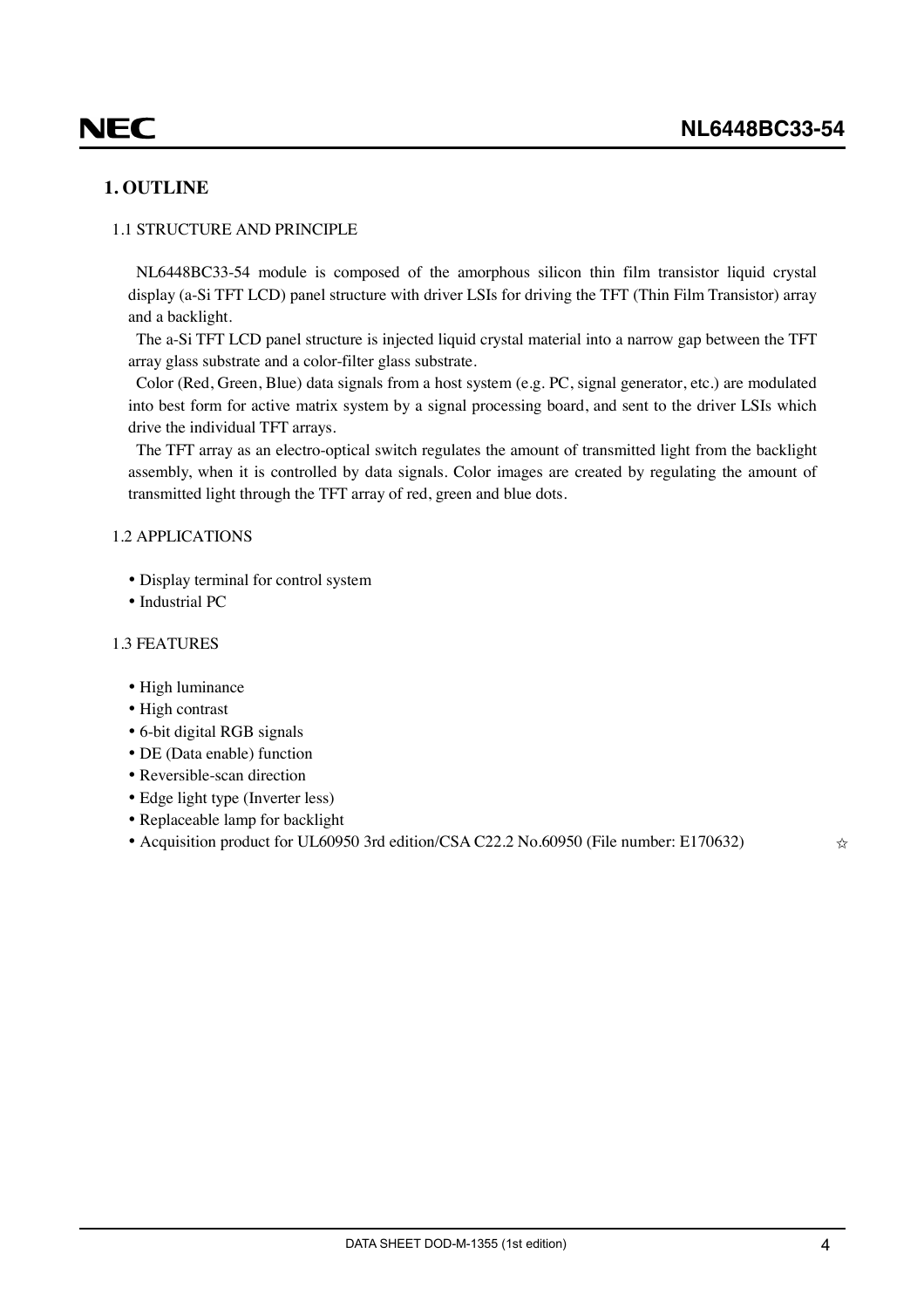### <span id="page-4-0"></span>**2. GENERAL SPECIFICATIONS**

| Display area               | $211.2$ (W) $\times$ 158.4 (H) mm (typ.)                                                                                                                                                                                            |                              |  |  |
|----------------------------|-------------------------------------------------------------------------------------------------------------------------------------------------------------------------------------------------------------------------------------|------------------------------|--|--|
| Diagonal size of display   | 26 cm (10.4 inches)                                                                                                                                                                                                                 |                              |  |  |
| Drive system               | a-Si TFT active matrix                                                                                                                                                                                                              |                              |  |  |
| Display color              | 262,144 colors                                                                                                                                                                                                                      |                              |  |  |
| Pixel                      | 640 (H) $\times$ 480 (V) pixels                                                                                                                                                                                                     |                              |  |  |
| Pixel arrangement          | RGB (Red dot, Green dot, Blue dot) vertical stripe                                                                                                                                                                                  |                              |  |  |
| Dot pitch                  | $0.11$ (W) $\times$ 0.33 (H) mm                                                                                                                                                                                                     |                              |  |  |
| Pixel pitch                | $0.33$ (W) $\times$ 0.33 (H) mm                                                                                                                                                                                                     |                              |  |  |
| Module size                | 243.0 (W) $\times$ 185.1 (H) $\times$ 10.5 (D) mm (typ.)                                                                                                                                                                            |                              |  |  |
| Weight                     | $465$ g (typ.)                                                                                                                                                                                                                      |                              |  |  |
| Contrast ratio             | $350:1$ (typ.)                                                                                                                                                                                                                      | ☆                            |  |  |
| <b>Viewing</b> angle       | At the contrast ratio 10:1<br>• Horizontal: Right side 45° (typ.), Left side 45° (typ.)<br>• Vertical: Up side 30° (typ.), Down side 20° (typ.)                                                                                     |                              |  |  |
| Designed viewing direction | At DPS= Low or Open: Normal scan<br>• Viewing direction without image reversal: down side (6 o'clock)<br>• Viewing direction with contrast peak: normal axis<br>☆<br>• Viewing angle with optimum grayscale $(y=2.2)$ : normal axis |                              |  |  |
| Polarizer surface          | Clear                                                                                                                                                                                                                               |                              |  |  |
| Polarizer pencil-hardness  | 3H (min.) [by JIS K5400]                                                                                                                                                                                                            |                              |  |  |
| Color gamut                | At LCD panel center<br>40 % (typ.) [against NTSC color space]                                                                                                                                                                       |                              |  |  |
| <b>Response time</b>       | Ton (white $90\% \rightarrow black 10\%$ )<br>$15 \text{ ms (typ.)}$                                                                                                                                                                | $\stackrel{\wedge}{\bowtie}$ |  |  |
| <b>Luminance</b>           | At $IBL = 5.0$ m $Arms / lamp$<br>220 cd/ $m^2$ (typ.)                                                                                                                                                                              |                              |  |  |
| <b>Signal system</b>       | 6-bit digital signals for data of RGB colors,<br>Dot clock (CLK), Data enable (DE),<br>Horizontal synchronous signal (Hsync),<br>Vertical synchronous signal (Vsync)                                                                |                              |  |  |
| Power supply voltage       | LCD panel signal processing board: 3.3V or 5.0V                                                                                                                                                                                     |                              |  |  |
| <b>Backlight</b>           | Edge light type: 2 cold cathode fluorescent lamps<br>Replaceable part<br>$\Box$ • Lamp holder set: Type No. 104LHS35                                                                                                                |                              |  |  |
|                            | Recommended inverter (Option)<br>• Inverter: Type No.: 104PW161, 104PW191                                                                                                                                                           |                              |  |  |
| <b>Power consumption</b>   | At IBL= 5.0mArms / lamp and checkered flag pattern<br>5.8 W (typ.)                                                                                                                                                                  | ☆                            |  |  |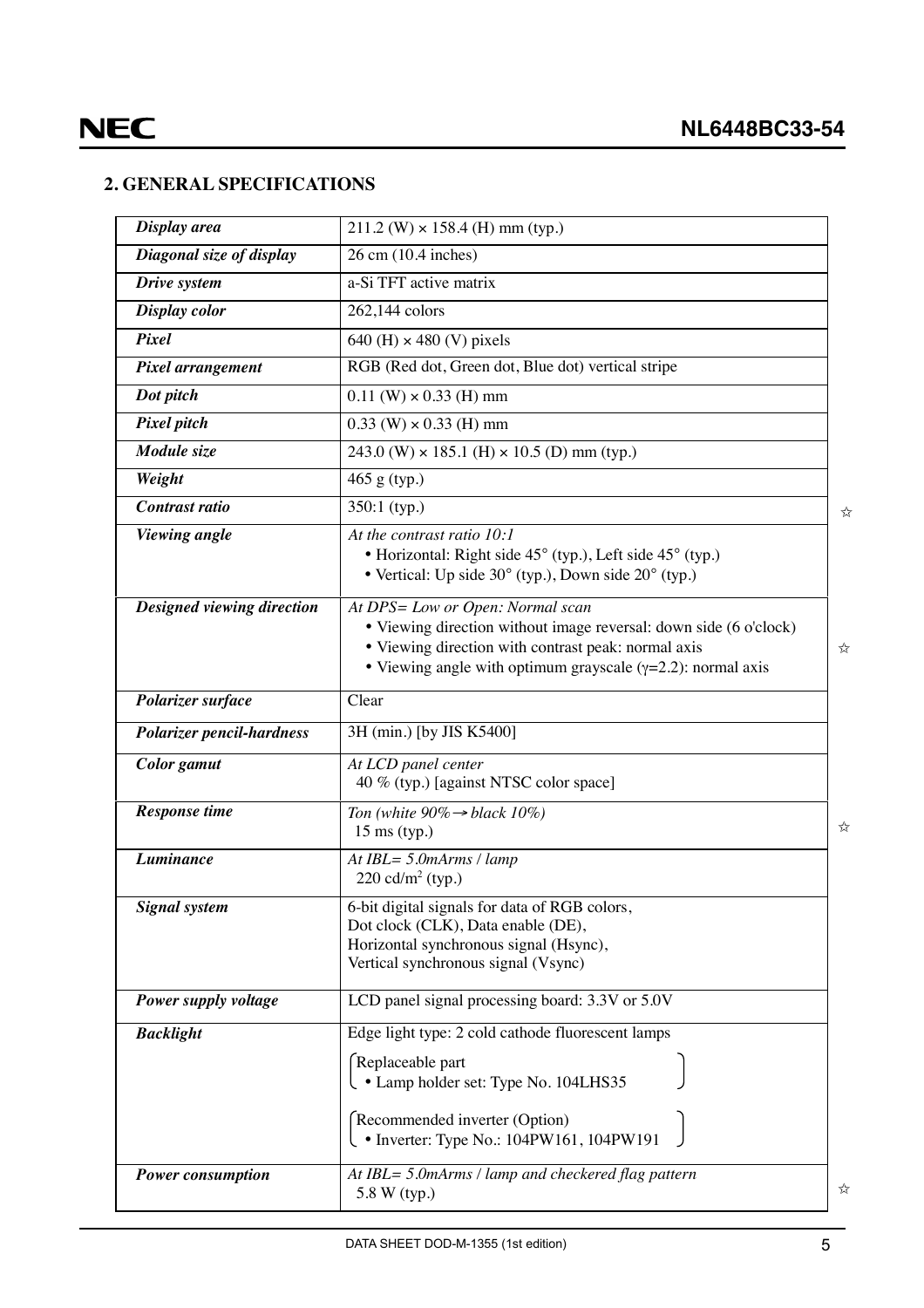

#### <span id="page-5-0"></span>**3. BLOCK DIAGRAM**

Note1: Connections between GND (Signal ground), FG (Frame ground) and VBLC (Lamp low voltage terminal) in the LCD module

| GND - FG          | Not connected |
|-------------------|---------------|
| <b>GND - VBLC</b> | Not connected |
| <b>FG</b> - VBLC  | Not connected |
| <b>PERSON</b>     |               |

Note2: These grounds should be connected together in customer equipment.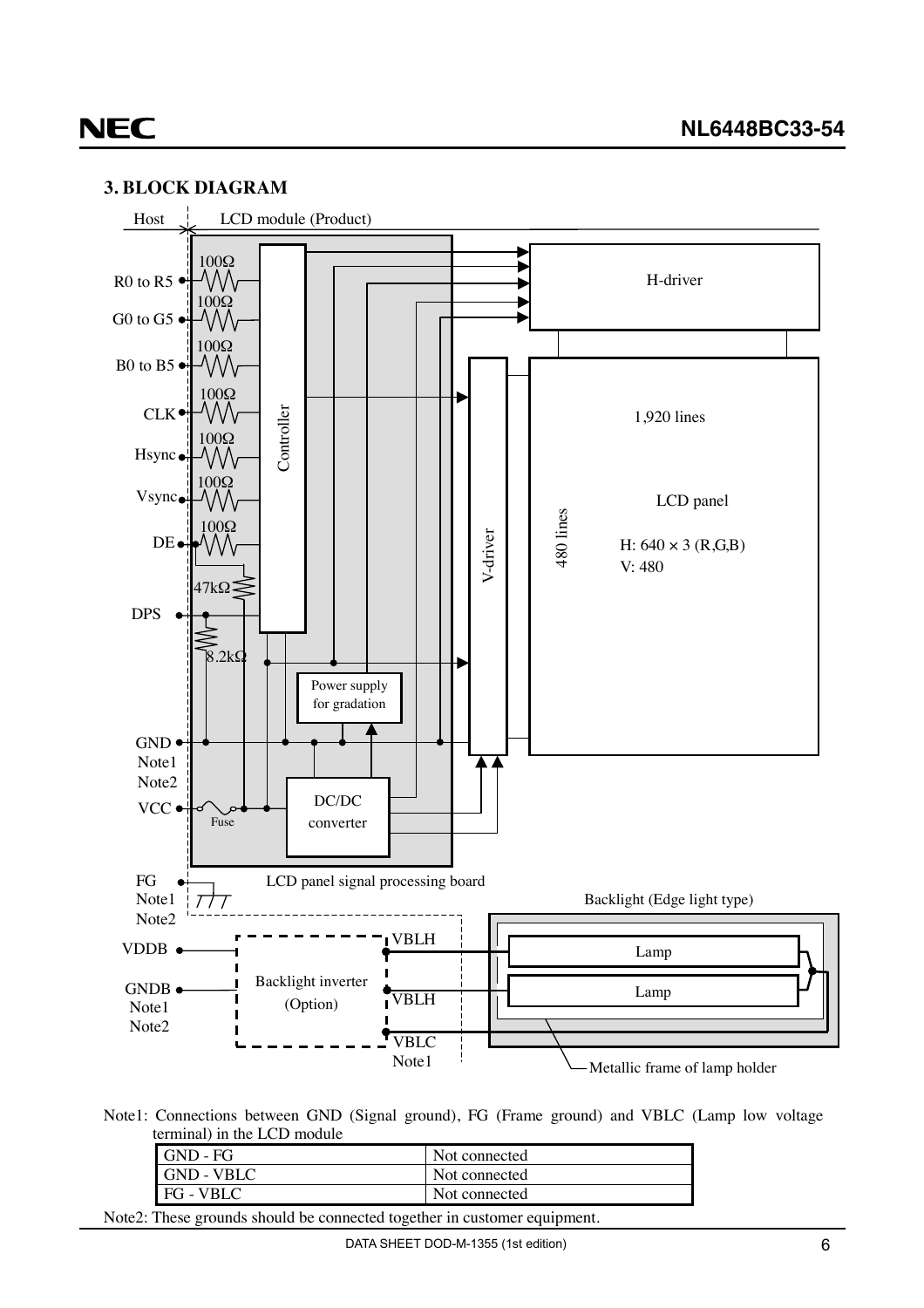✩

 $x^2$ 

#### <span id="page-6-0"></span>**4. DETAILED SPECIFICATIONS**

#### 4.1 MECHANICAL SPECIFICATIONS

| Parameter    | Specification                                                                |       | Unit |
|--------------|------------------------------------------------------------------------------|-------|------|
| Module size  | $243.0 \pm 0.5$ (W) $\times$ 185.1 $\pm$ 0.5 (H) $\times$ 10.5 $\pm$ 0.5 (D) | Note1 | mm   |
| Display area | $211.2$ (W) $\times$ 158.4 (H)                                               | Note1 | mm   |
| Weight       | $465$ (typ.), $490$ (max.)                                                   |       | g    |

Note1: See "**7. OUTLINE DRAWINGS**".

#### 4.2 ABSOLUTE MAXIMUM RATINGS

| Parameter                              |                                   |                          | Symbol         | Rating                         | Unit        | Remarks                    |  |
|----------------------------------------|-----------------------------------|--------------------------|----------------|--------------------------------|-------------|----------------------------|--|
| Power supply                           | LCD panel signal processing board |                          | <b>VCC</b>     | $-0.3$ to $+6.5$               | V           |                            |  |
| voltage                                |                                   | Lamp voltage             | <b>VBLH</b>    | 1,500                          | <b>Vrms</b> |                            |  |
| Input voltage                          |                                   | Display signals<br>Note1 | <b>VD</b>      | $-0.3$ to VCC $+0.3$           | V           | $Ta = 25^{\circ}C$         |  |
| for signals                            | Function signal<br>Note2          |                          | <b>VF</b>      | $-0.3$ to VCC $+0.3$           | V           |                            |  |
| Storage temperature                    |                                   |                          | <b>Tst</b>     | $-20$ to $+80$                 | $^{\circ}C$ |                            |  |
|                                        | Front surface                     |                          | TopF           | $-10$ to $+70$                 | $^{\circ}C$ | Note3                      |  |
| Operating temperature                  |                                   | Rear surface             | TopR           | $-10$ to $+70$                 | $^{\circ}C$ | Note4                      |  |
| Relative humidity<br>Note <sub>5</sub> |                                   |                          | R <sub>H</sub> | $\leq 95$                      | $\%$        | Ta $\leq 40^{\circ}$ C     |  |
|                                        |                                   |                          |                | $\leq 85$                      | $\%$        | $40 < Ta \leq 50^{\circ}C$ |  |
| Absolute humidity<br>Note <sub>5</sub> |                                   |                          | AH             | $\leq 70$<br>Note <sub>6</sub> | $g/m^3$     | $Ta > 50^{\circ}C$         |  |

Note1: Display signals are CLK, Hsync, Vsync, DE, R0 to R5, G0 to G5 and B0 to B5.

Note2: Function signal is DPS.

Note3: Measured at center of LCD panel surface (including self-heat)

Note4: Measured at center of LCD module's rear shield surface (including self-heat)

Note5: No condensation

Note6: Ta =  $50^{\circ}$ C, RH =  $85\%$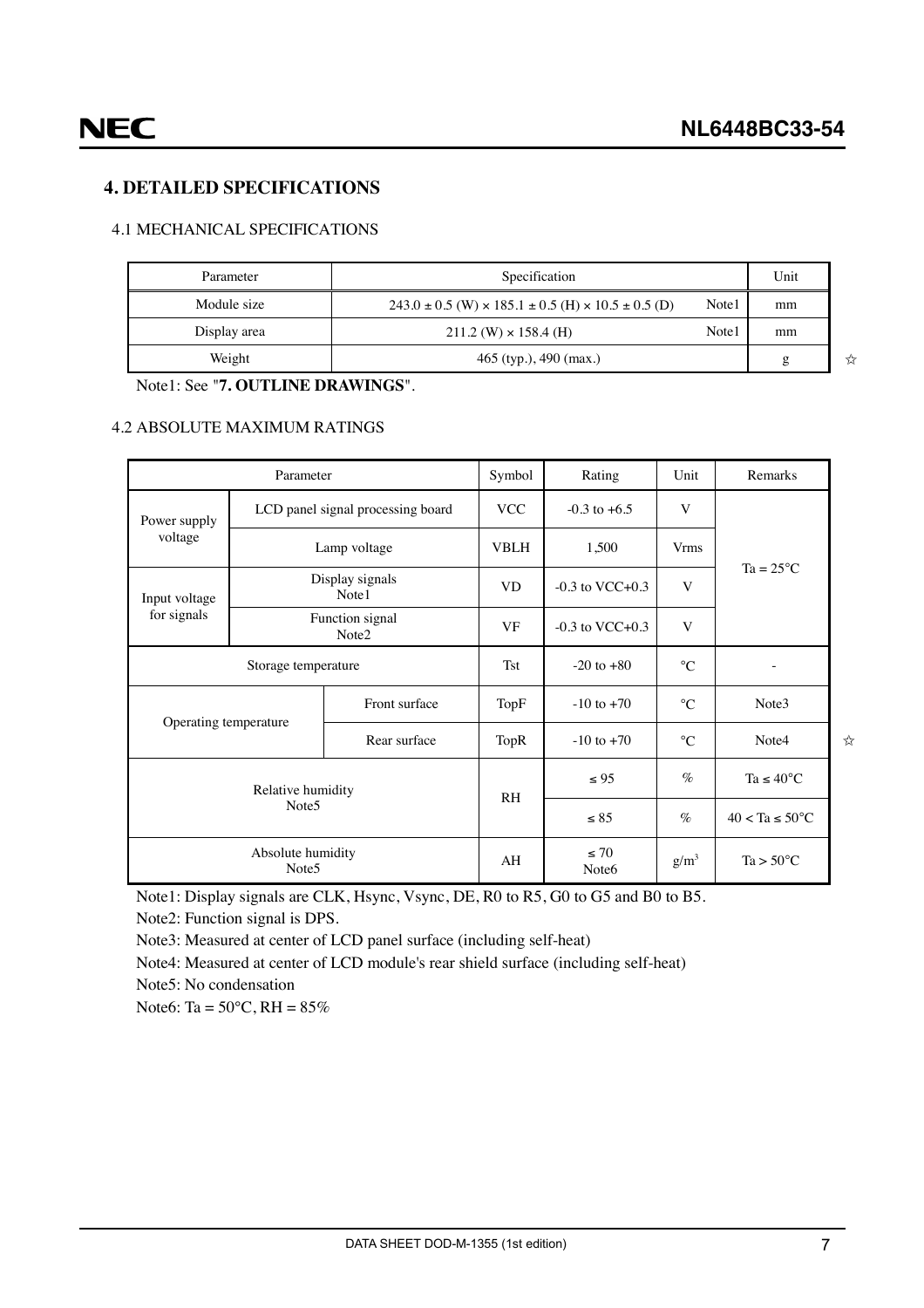#### <span id="page-7-0"></span>4.3 ELECTRICAL CHARACTERISTICS

#### 4.3.1 Driving for LCD panel signal processing board

|                              |      |            |              |              |                                 |      | $(Ta = 25^{\circ}C)$ |
|------------------------------|------|------------|--------------|--------------|---------------------------------|------|----------------------|
| Parameter                    |      | Symbol     | min.         | typ.         | max.                            | Unit | Remarks              |
|                              |      |            | 3.0          | 3.3          | 3.6                             | V    | at VCC = $3.3V$      |
| Power supply voltage         |      | <b>VCC</b> | 4.75         | 5.0          | 5.25                            | V    | at VCC = $5.0V$      |
| Power supply current         |      | <b>ICC</b> |              | 180<br>Note1 | 300<br>Note <sub>2</sub>        | mA   | at VCC = $3.3V$      |
|                              |      |            |              | 120<br>Note1 | <b>200</b><br>Note <sub>2</sub> | mA   | at $VCC = 5.0V$      |
| Logic input voltage for      | Low  | <b>VDL</b> | $\mathbf{0}$ |              | $0.3$ VCC                       | V    |                      |
| display signals              | High | <b>VDH</b> | $0.7$ VCC    |              | <b>VCC</b>                      | V    | <b>CMOS</b> level    |
| Input voltage for DPS signal | Low  | <b>VFL</b> | $\mathbf{0}$ |              | 0.3VCC                          | V    |                      |
|                              | High | VFH        | $0.7$ VCC    |              | <b>VCC</b>                      | V    |                      |

Note1: Checkered flag pattern [by EIAJ ED-2522] Note2: Pattern for maximum current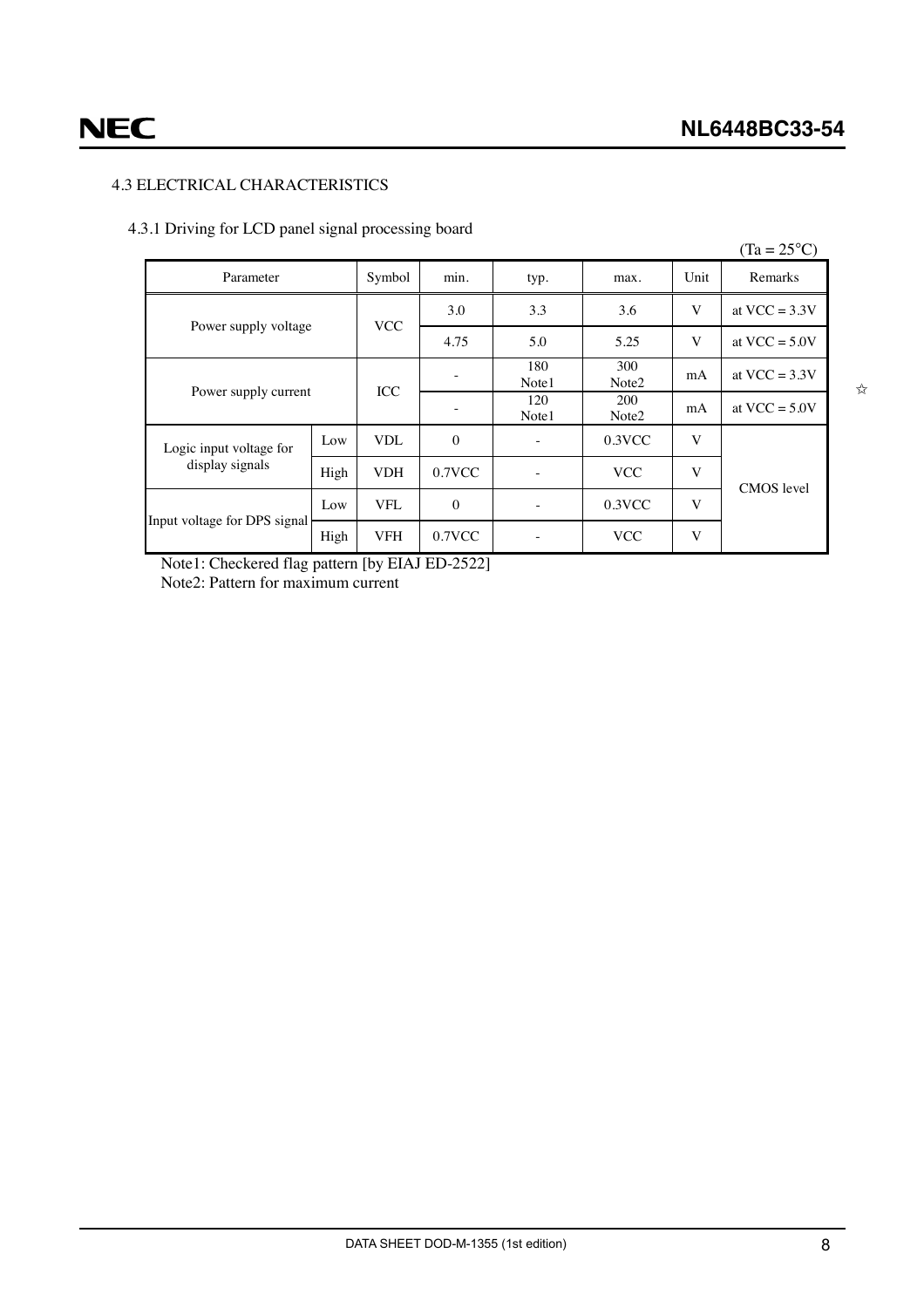$(T_0-25\degree C, \text{Nota1})$ 

#### <span id="page-8-0"></span>4.3.2 Working for backlight lamp

|                       |        |                 |      |                          |       | $1a - 2J \cup 1$                                              |
|-----------------------|--------|-----------------|------|--------------------------|-------|---------------------------------------------------------------|
| Parameter             | Symbol | $\cdot$<br>min. | typ. | max.                     | Unit  | Remarks                                                       |
| Lamp current          | IBL    | 2.0             | 5.0  | 5.5                      | mArms | at $IBL = 5.0$ mArms:<br>220cd/m <sup>2</sup><br>Note3, Note4 |
| Lamp voltage          | VBLH   |                 | 520  | $\overline{\phantom{a}}$ | Vrms  | Note2, Note3                                                  |
|                       |        | 850             | ۰    | $\overline{\phantom{a}}$ | Vrms  | $Ta = 25^{\circ}C$<br>Note2, Note3                            |
| Lamp starting voltage | VS     | 1100            | ۰    | $\overline{\phantom{a}}$ | Vrms  | $Ta = -10^{\circ}C$<br>Note2, Note3                           |
| Oscillation frequency | FO     | 50              |      | 70                       | kHz   | Note <sub>5</sub>                                             |

Note1: This product's backlight consists of 2 lamps, and these specifications are for each lamp.

- Note2: The lamp voltage cycle between lamps should be kept on a same phase. "VS" and "VBLH" are the voltage value between low voltage side (Cold) and high voltage side (Hot).
- Note3: The asymmetric ratio of working waveform for lamps (Lamp voltage peak ratio, Lamp current peak ratio and waveform space ratio) should be less than 5 % (See the following figure.). If the waveform is asymmetric, DC (Direct current) element apply into the lamp. In this case, a lamp lifetime may be shortened, because a distribution of a lamp enclosure substance inclines toward one side between low voltage terminal (Cold terminal) and high voltage terminal (Hot terminal).



Pa: Supply voltage/current peak for positive, Pb: Supply voltage/current peak for negative Sa: Waveform space for positive part, Sb: Waveform space for negative part

- Note4: This product consists of 2 lamps. 2 lamps contain in the 1 lamp holder, and both lamps are connected to 1 low voltage cable. Lamp current must be 5.0mArms typical for each lamp, and sum of 2 lamps must be 10mArms typical. The lamp current should be measured by high-frequency current meter at the low voltage terminal.
- Note5: In case "FO" is not the recommended value, beat noise may display on the screen, because of interference between "FO" and "1/th". Recommended value of "FO" is as following.

$$
FO = \frac{1}{4} \times \frac{1}{th} \times (2n-1)
$$

- th: Horizontal synchronous cycle (See "**4.9 INPUT SIGNAL TIMINGS FOR LCD PANEL SIGNAL PROCESSING BOARD**".)
- n: Natural number  $(1, 2, 3 \cdots \cdots)$
- Note6: Method of lamp cable installation may invite fluctuation of lamp current and voltage or asymmetric of lamp working waveform. When designing method of lamp cable installation, evaluate the fluctuation of lamp current, voltage and working waveform sufficiently.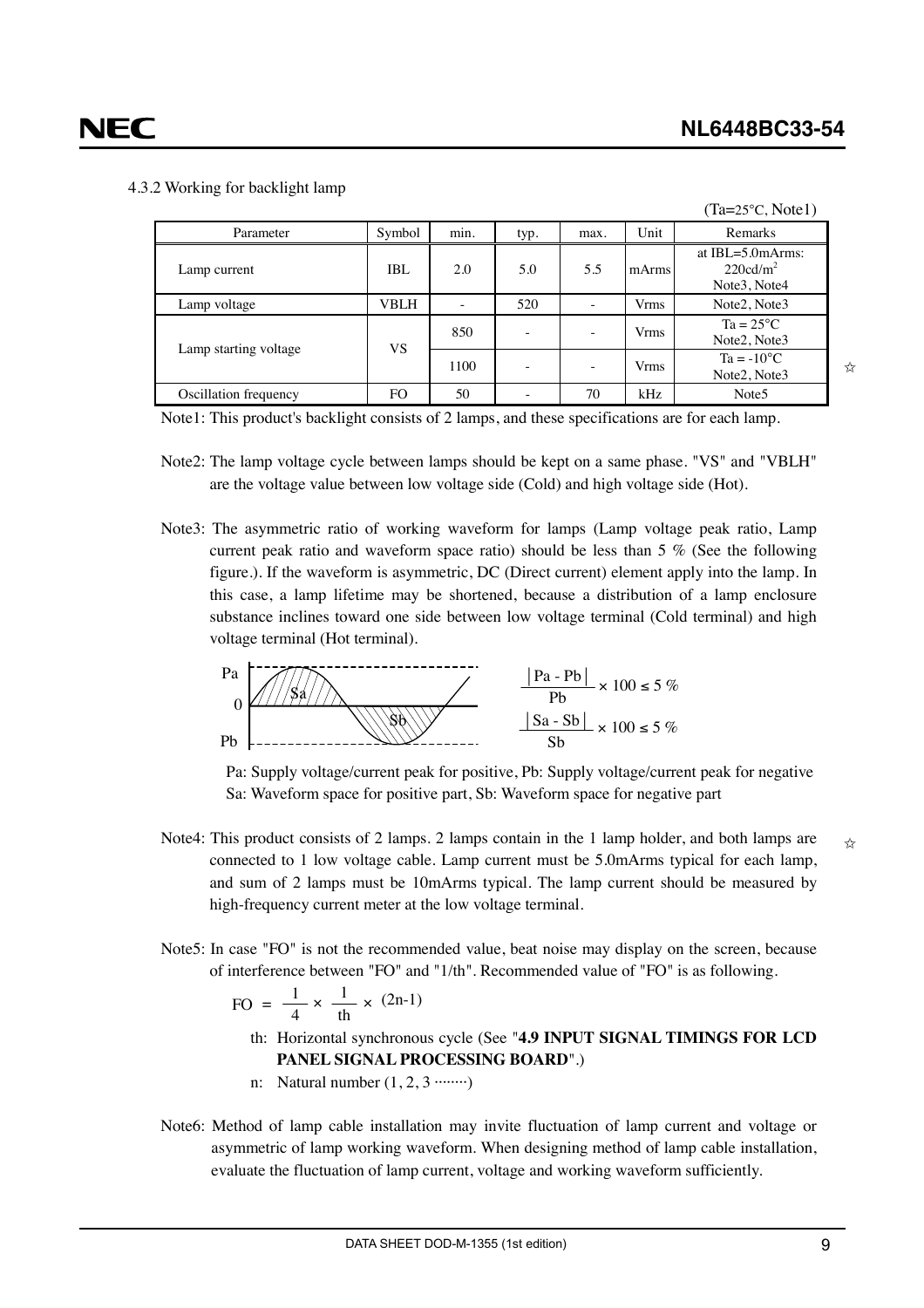## <span id="page-9-0"></span>**NEC**

#### 4.3.3 Power supply voltage ripple

This product works, even if the ripple voltage levels are beyond the permissible values as following the table, but there might be noise on the display image.

| Parameter | Power supply voltage | Ripple voltage<br>Note1<br>(Measure at input terminal of power supply) | Unit    |
|-----------|----------------------|------------------------------------------------------------------------|---------|
|           | 3.3 V                | $\leq 100$                                                             | $mVp-p$ |
| VCC       | 5.0 V                | $\leq 100$                                                             | $mVp-p$ |

Note1: The permissible ripple voltage includes spike noise.

#### 4.3.4 Fuse

| Parameter |                                | Fuse            | Rating | Fusing current | Remarks |
|-----------|--------------------------------|-----------------|--------|----------------|---------|
|           | Type                           | Supplier        |        |                |         |
| VCC.      |                                | KAMAYA ELECTRIC | 1.6A   | 3.2A           | Note1   |
|           | <b>FCC16162AB</b><br>Co., Ltd. |                 | 32V    |                |         |

Note1:The power supply capacity should be more than the fusing current. If the power supply capacity is less than the fusing current, the fuse may not blow for a short time, and then nasty smell, smoking and so on may occur.

✩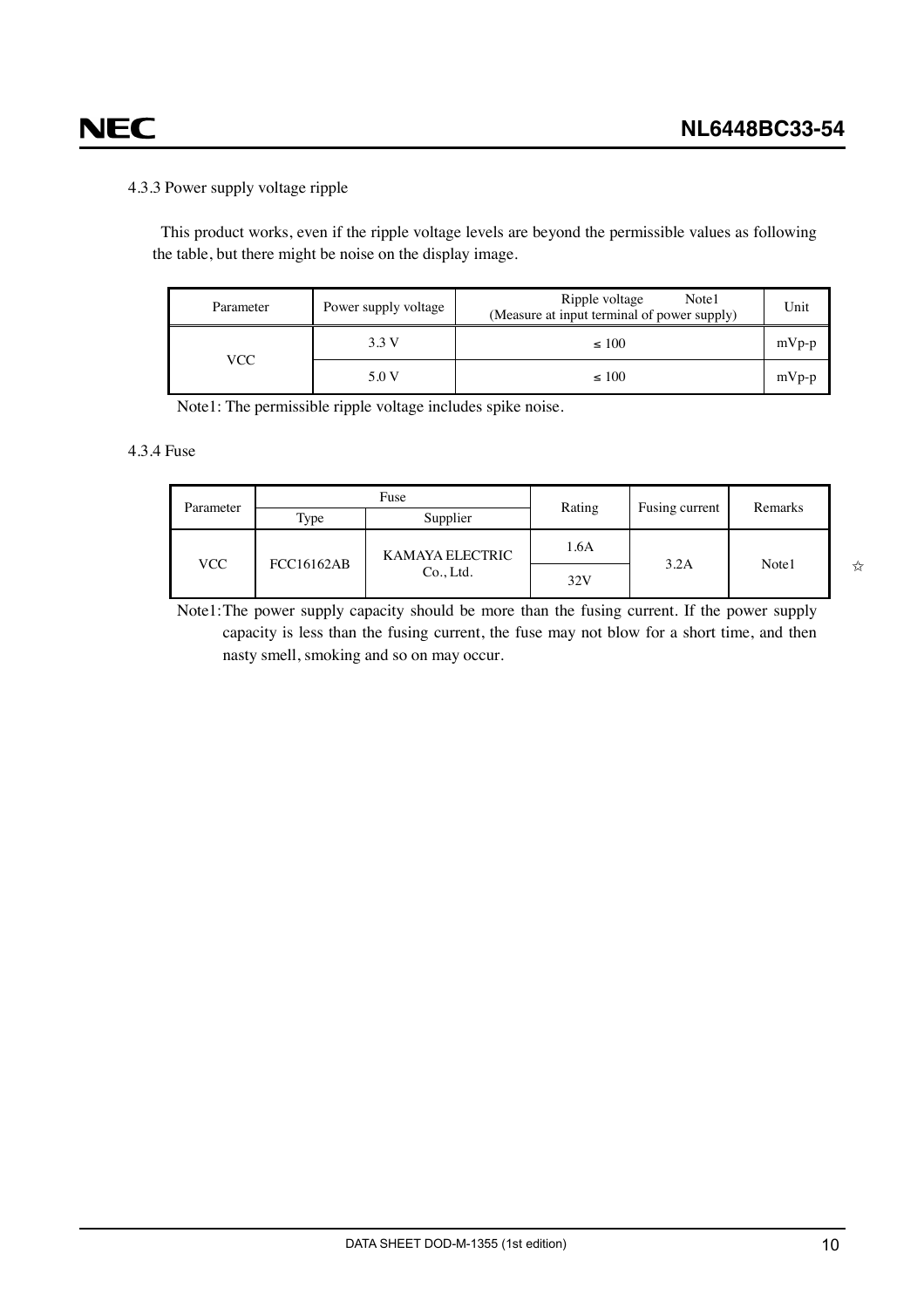#### <span id="page-10-0"></span>4.4 POWER SUPPLY VOLTAGE SEQUENCE

4.4.1 Sequence for LCD panel signal processing board



- Note1: In terms of voltage variation (voltage drop) while VCC rising edge is below 3.0V in "VCC =  $3.3V$ " or  $4.75V$  in "VCC =  $5.0V$ ", a protection circuit may work, and then this product may not work.
- Note2: Display (CLK, Hsync, Vsync, DE, R0 to R5, G0 to G5, B0 to B5) and function (DPS) signal must be Low or High-impedance, exclude the VALID period (See above sequence diagram), in order to avoid that internal circuits is damaged.

If some of display and function signals of this product are cut while this product is working, even if the signal input to it once again, it might not work normally. If customer stops the display and function signals, they should be cut VCC.

4.4.2 Sequence for backlight inverter (Option)



- Note1: These are the display and function signals for LCD panel signal processing board.
- Note2: The backlight inverter voltage (VDDB) should be inputted within the valid period of display and function signals, in order to avoid unstable data display.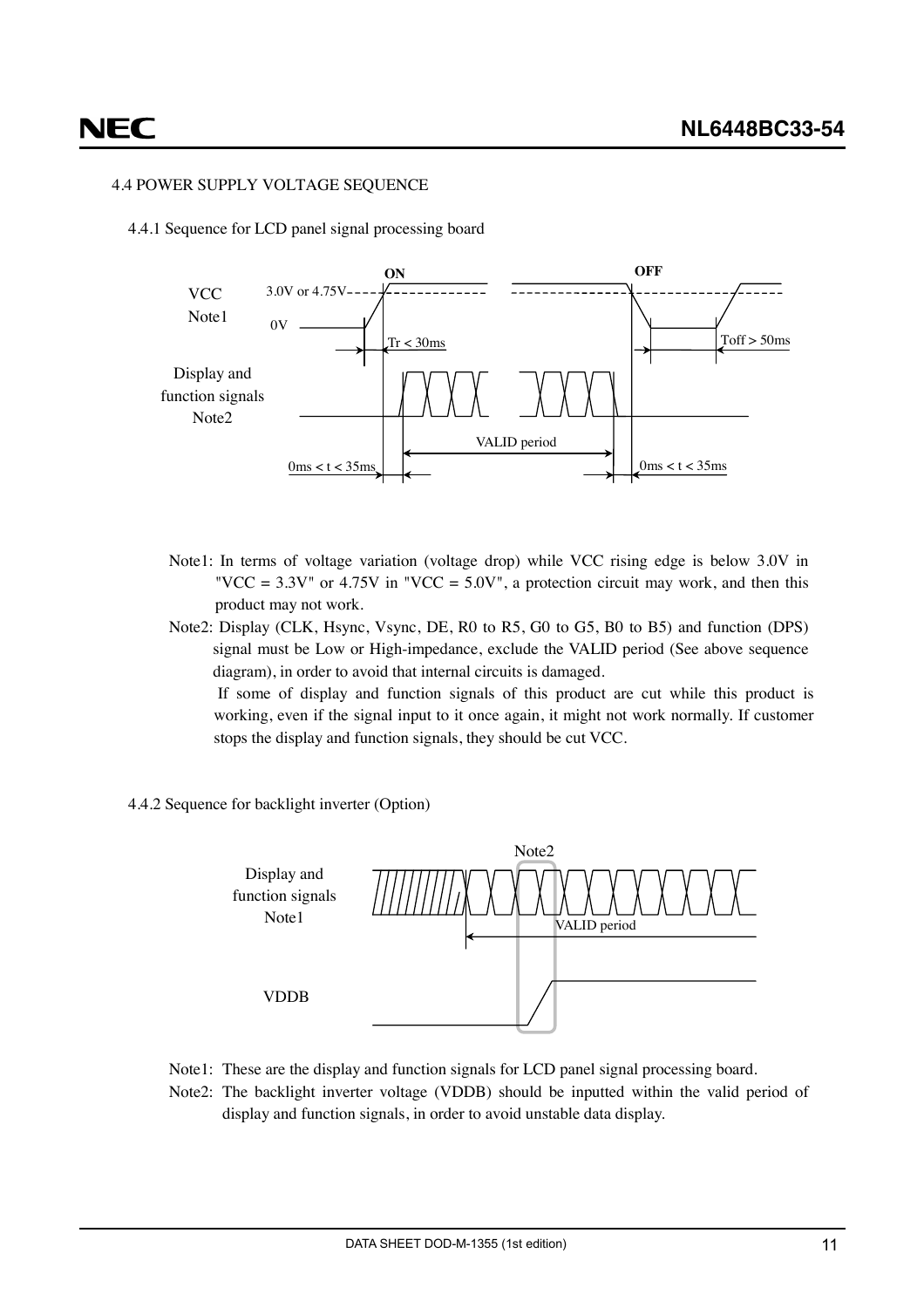## <span id="page-11-0"></span>**NEC**

#### 4.5 CONNECTIONS AND FUNCTIONS FOR INTERFACE PINS

#### 4.5.1 LCD panel signal processing board

#### CN1 socket (LCD module side): DF9C-31P-1V (Hirose Electric Co., Ltd.)  $\overrightarrow{P}$

| Adaptable plug:<br>DF9-31S-1V (Hirose Electric Co., Ltd.) |                |                              |                                                                        |  |  |  |  |
|-----------------------------------------------------------|----------------|------------------------------|------------------------------------------------------------------------|--|--|--|--|
| Pin No.                                                   | Symbol         | Signal                       | Remarks                                                                |  |  |  |  |
| $\mathbf{1}$                                              | <b>GND</b>     | Ground                       |                                                                        |  |  |  |  |
| $\overline{c}$                                            | <b>CLK</b>     | Dot clock                    |                                                                        |  |  |  |  |
| 3                                                         | Hsync          | Horizontal synchronous       |                                                                        |  |  |  |  |
| 4                                                         | Vsync          | Vertical synchronous         |                                                                        |  |  |  |  |
| 5                                                         | <b>GND</b>     | Ground                       |                                                                        |  |  |  |  |
| 6                                                         | R <sub>0</sub> | Red data (LSB)               | Least significant bit                                                  |  |  |  |  |
| $\overline{7}$                                            | R1             | Red data                     |                                                                        |  |  |  |  |
| 8                                                         | R <sub>2</sub> | Red data                     |                                                                        |  |  |  |  |
| 9                                                         | R <sub>3</sub> | Red data                     |                                                                        |  |  |  |  |
| 10                                                        | R4             | Red data                     |                                                                        |  |  |  |  |
| 11                                                        | R <sub>5</sub> | Red data (MSB)               | Most significant bit                                                   |  |  |  |  |
| 12                                                        | GND            | Ground                       |                                                                        |  |  |  |  |
| 13                                                        | G <sub>0</sub> | Green data (LSB)             | Least significant bit                                                  |  |  |  |  |
| 14                                                        | G1             | Green data                   |                                                                        |  |  |  |  |
| 15                                                        | G2             | Green data                   |                                                                        |  |  |  |  |
| 16                                                        | G3             | Green data                   |                                                                        |  |  |  |  |
| 17                                                        | G4             | Green data                   |                                                                        |  |  |  |  |
| 18                                                        | G <sub>5</sub> | Green data (MSB)             | Most significant bit                                                   |  |  |  |  |
| 19                                                        | <b>GND</b>     | Ground                       |                                                                        |  |  |  |  |
| 20                                                        | B <sub>0</sub> | Blue data (LSB)              | Least significant bit                                                  |  |  |  |  |
| 21                                                        | B1             | Blue data                    |                                                                        |  |  |  |  |
| 22                                                        | B <sub>2</sub> | Blue data                    |                                                                        |  |  |  |  |
| 23                                                        | <b>B</b> 3     | Blue data                    |                                                                        |  |  |  |  |
| 24                                                        | <b>B</b> 4     | Blue data                    |                                                                        |  |  |  |  |
| 25                                                        | B5             | Blue data (MSB)              | Most significant bit                                                   |  |  |  |  |
| 26                                                        | <b>GND</b>     | Ground                       |                                                                        |  |  |  |  |
| 27                                                        | DE             | Selection of DE / Fixed mode | Data enable signal:<br>DE mode<br>High or Open:<br>Fixed mode<br>Note1 |  |  |  |  |
| 28                                                        | <b>VCC</b>     | Power supply                 |                                                                        |  |  |  |  |
| 29                                                        | <b>VCC</b>     | Power supply                 |                                                                        |  |  |  |  |
| 30                                                        | N.C.           | Non connection               |                                                                        |  |  |  |  |
| 31                                                        | <b>DPS</b>     | Selection of scan direction  | High:<br>Reverse scan<br>Low or Open: Normal scan<br>Note1             |  |  |  |  |

Note1: See "**4.8 SCANNING DIRECTIONS**".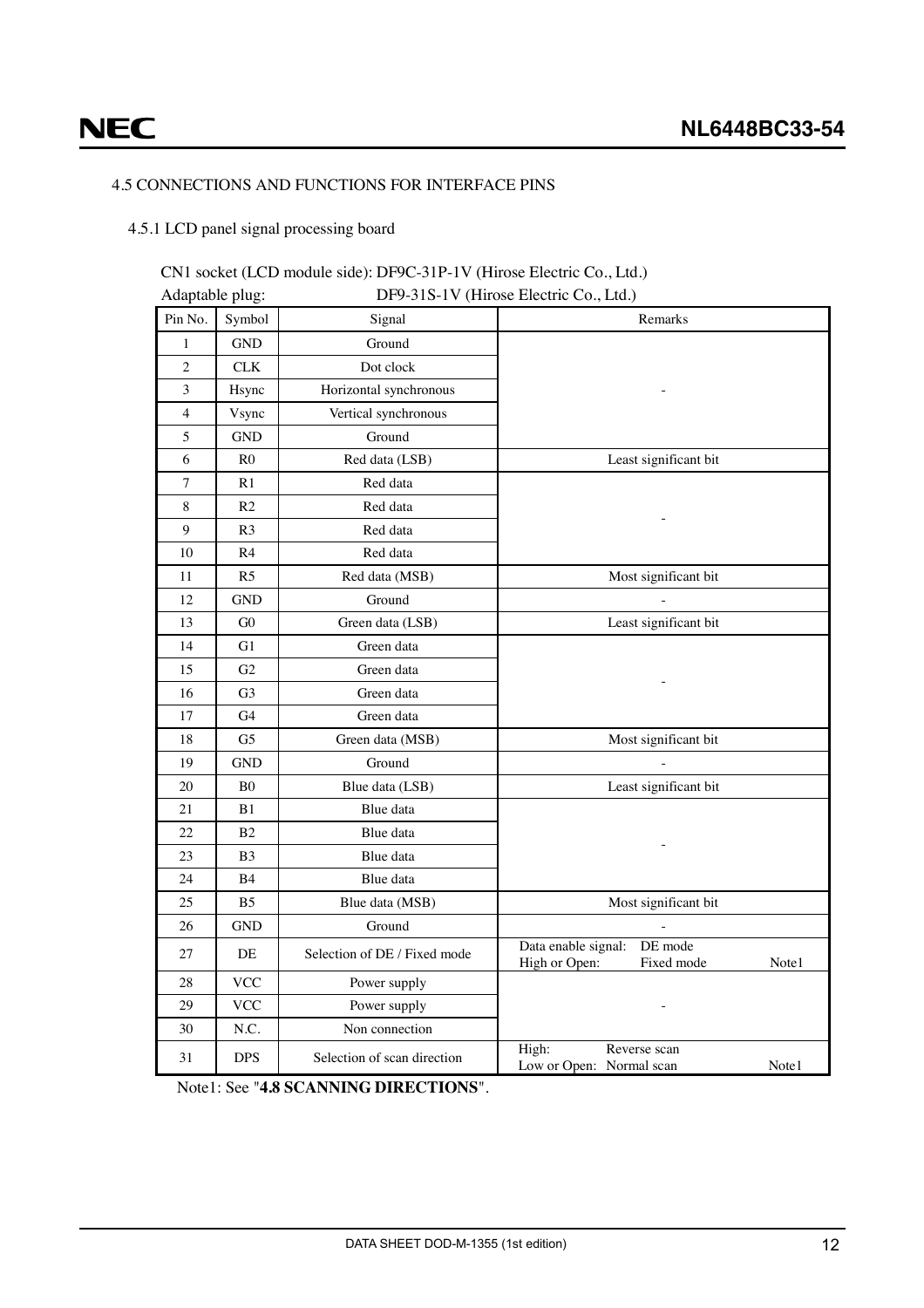#### 4.5.2 Backlight lamp

<span id="page-12-0"></span>**NEC** 

#### **Attention: VBLH and VBLC must be connected correctly. If customer connects wrongly, customer will be hurt and the module will be broken.**

| $CN2$ plug: | BHR-03VS-1 $(J.S.T Mfg.Co., Ltd.)$                           |
|-------------|--------------------------------------------------------------|
|             | Adaptable socket: SM03 (4.0) B-BHS-TB (J.S.T Mfg. Co., Ltd.) |

| Pin No. | Symbol | Signal             | Remarks            |
|---------|--------|--------------------|--------------------|
|         | VBLC   | Low voltage (Cold) | Cable color: Gray  |
|         | VBLH   | High voltage (Hot) | Cable color: White |
|         | VBLH   | High voltage (Hot) | Cable color: White |

#### 4.5.3 Positions of plugs and a socket

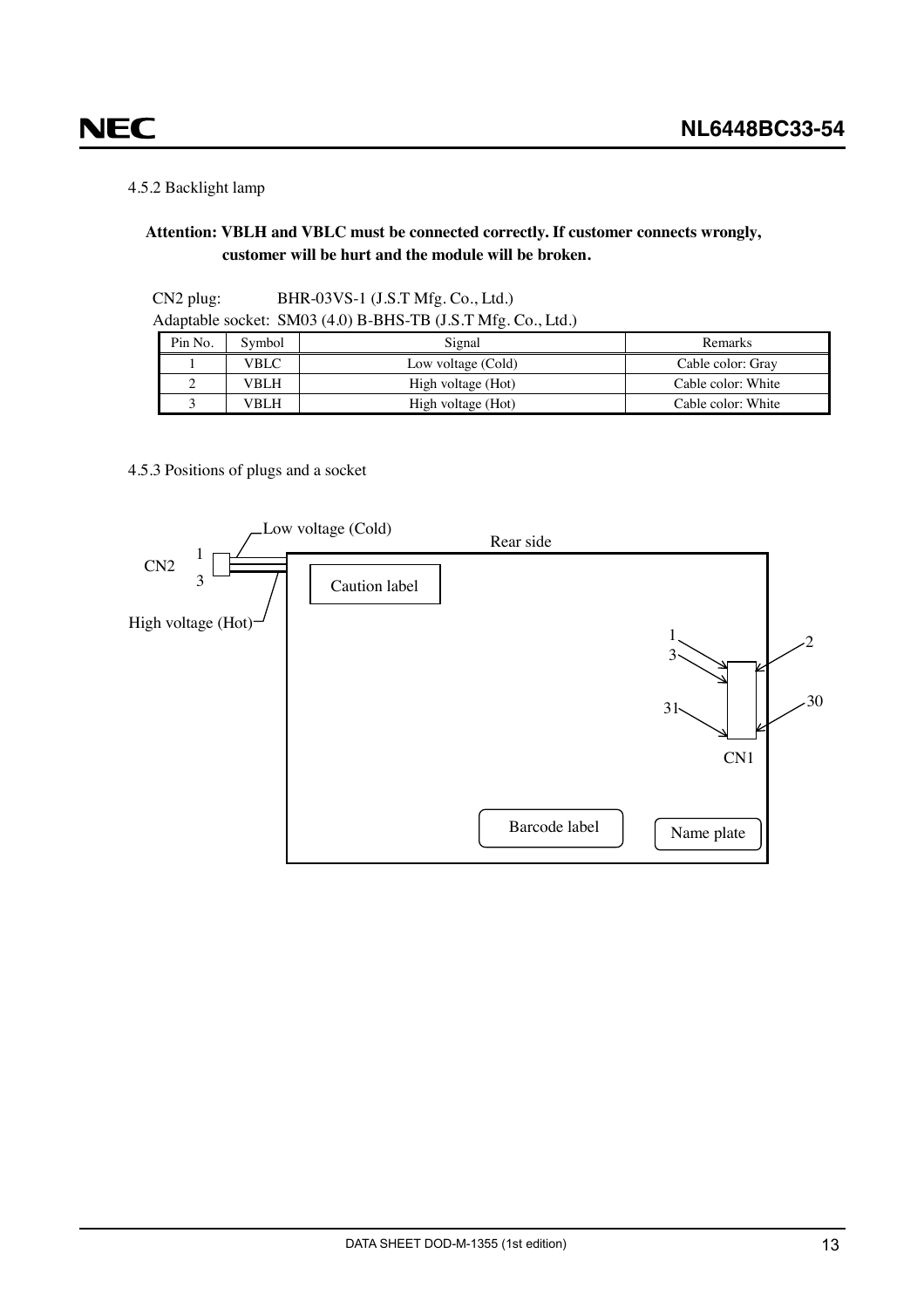#### <span id="page-13-0"></span>4.6 DISPLAY COLORS AND INPUT DATA SIGNALS

This product can display in equivalent to 262,144 colors in 64 scale. Also the relation between display colors and input data signals is as the following table.

| Display colors |              | Data signal (0: Low level, 1: High level) |                          |                                  |                                |                                  |                              |                          |                              |                       |                  |                              |                     |                              |                                |                                    |                     |                              |                                  |
|----------------|--------------|-------------------------------------------|--------------------------|----------------------------------|--------------------------------|----------------------------------|------------------------------|--------------------------|------------------------------|-----------------------|------------------|------------------------------|---------------------|------------------------------|--------------------------------|------------------------------------|---------------------|------------------------------|----------------------------------|
|                |              | R <sub>5</sub>                            | R <sub>4</sub>           | R <sub>3</sub>                   | R <sub>2</sub>                 | R <sub>1</sub>                   |                              | $R0$ G 5                 |                              |                       | G4 G3 G2         | G <sub>1</sub>               |                     | G0B5                         | <b>B</b> 4                     | <b>B</b> 3                         | $\, {\bf B}$ 2      | B <sub>1</sub>               | B <sub>0</sub>                   |
|                | <b>Black</b> | $\mathbf{0}$                              | $\overline{0}$           | $\boldsymbol{0}$                 | $\boldsymbol{0}$               | $\boldsymbol{0}$                 | $\boldsymbol{0}$             | $\boldsymbol{0}$         | $\boldsymbol{0}$             | $\boldsymbol{0}$      | $\boldsymbol{0}$ | $\boldsymbol{0}$             | $\overline{0}$      | $\boldsymbol{0}$             | $\boldsymbol{0}$               | $\boldsymbol{0}$                   | $\boldsymbol{0}$    | $\boldsymbol{0}$             | $\boldsymbol{0}$                 |
|                | Blue         | $\mathbf{0}$                              | $\overline{0}$           | $\boldsymbol{0}$                 | $\boldsymbol{0}$               | $\overline{0}$                   | $\boldsymbol{0}$             | $\mathbf{0}$             | $\boldsymbol{0}$             | $\boldsymbol{0}$      | 0                | $\boldsymbol{0}$             | $\mathbf{0}$        | 1                            | 1                              | $\mathbf{1}$                       | 1                   | 1                            | $\mathbf{1}$                     |
|                | Red          | 1                                         | $\mathbf{1}$             | $\mathbf{1}$                     | $\mathbf{1}$                   | 1                                | $\mathbf{1}$                 | $\mathbf{0}$             | $\mathbf{0}$                 | $\boldsymbol{0}$      | 0                | $\boldsymbol{0}$             | $\overline{0}$      | $\mathbf{0}$                 | $\boldsymbol{0}$               | $\mathbf{0}$                       | $\mathbf 0$         | $\boldsymbol{0}$             | $\mathbf{0}$                     |
| Basic colors   | Magenta      | 1                                         | 1                        | 1                                | 1                              | 1                                | 1                            | $\theta$                 | $\overline{0}$               | $\boldsymbol{0}$      | 0                | $\mathbf{0}$                 | $\theta$            | 1                            | 1                              | 1                                  | 1                   | 1                            | 1                                |
|                | Green        | $\theta$                                  | $\theta$                 | $\mathbf{0}$                     | $\mathbf{0}$                   | $\overline{0}$                   | $\theta$                     | $\mathbf{1}$             | $\mathbf{1}$                 | $\mathbf{1}$          | 1                | $\mathbf{1}$                 | $\mathbf{1}$        | $\mathbf{0}$                 | $\boldsymbol{0}$               | $\boldsymbol{0}$                   | $\overline{0}$      | $\mathbf{0}$                 | $\Omega$                         |
|                | Cyan         | $\theta$                                  | $\theta$                 | $\mathbf{0}$                     | $\mathbf{0}$                   | $\overline{0}$                   | $\mathbf{0}$                 | 1                        | $\mathbf{1}$                 | $\mathbf{1}$          | 1                | $\mathbf{1}$                 | 1                   | 1                            | 1                              | $\mathbf{1}$                       | 1                   | 1                            | 1                                |
|                | Yellow       | 1                                         | $\mathbf{1}$             | 1                                | $\mathbf{1}$                   | 1                                | 1                            | 1                        | $\mathbf{1}$                 | $\mathbf{1}$          | 1                | $\mathbf{1}$                 | $\mathbf{1}$        | $\mathbf{0}$                 | $\overline{0}$                 | $\overline{0}$                     | $\mathbf{0}$        | $\mathbf{0}$                 | $\mathbf{0}$                     |
|                | White        | 1                                         | 1                        | 1                                | 1                              | 1                                | 1                            | 1                        | 1                            | 1                     | 1                | $\mathbf{1}$                 | 1                   | 1                            | 1                              | 1                                  | 1                   | 1                            | 1                                |
|                | <b>Black</b> | $\theta$                                  | $\theta$                 | $\mathbf{0}$                     | $\theta$                       | $\theta$                         | $\theta$                     | $\theta$                 | $\theta$                     | $\mathbf{0}$          | $\theta$         | $\mathbf{0}$                 | $\theta$            | $\theta$                     | $\theta$                       | $\theta$                           | $\theta$            | $\theta$                     | $\Omega$                         |
|                |              | $\theta$                                  | $\overline{0}$           | $\boldsymbol{0}$                 | $\boldsymbol{0}$               | $\overline{0}$                   | $\mathbf{1}$                 | $\mathbf{0}$             | $\boldsymbol{0}$             | $\boldsymbol{0}$      | $\mathbf{0}$     | $\mathbf{0}$                 | $\theta$            | $\mathbf{0}$                 | $\overline{0}$                 | $\overline{0}$                     | $\overline{0}$      | $\mathbf{0}$                 | $\mathbf{0}$                     |
|                | dark         | $\overline{0}$                            | $\overline{0}$           | $\boldsymbol{0}$                 | $\overline{0}$                 | $\mathbf{1}$                     | $\mathbf{0}$                 | $\overline{0}$           | $\boldsymbol{0}$             | $\boldsymbol{0}$      | $\mathbf{0}$     | $\boldsymbol{0}$             | $\theta$            | $\mathbf{0}$                 | $\boldsymbol{0}$               | $\boldsymbol{0}$                   | $\overline{0}$      | $\boldsymbol{0}$             | $\mathbf{0}$                     |
| Red scale      |              |                                           |                          |                                  |                                |                                  |                              |                          |                              |                       |                  |                              |                     |                              |                                |                                    |                     |                              |                                  |
|                |              |                                           |                          |                                  |                                |                                  |                              |                          |                              |                       |                  |                              |                     |                              |                                |                                    |                     |                              |                                  |
|                | bright       | 1                                         | 1                        | 1                                | 1                              | $\overline{0}$                   | 1                            | $\mathbf{0}$             | $\boldsymbol{0}$             | $\mathbf{0}$          | $\boldsymbol{0}$ | $\boldsymbol{0}$             | $\mathbf{0}$        | $\mathbf{0}$                 | $\boldsymbol{0}$               | 0                                  | 0                   | $\boldsymbol{0}$             | $\mathbf{0}$                     |
|                |              | 1                                         | 1                        | 1                                | $\mathbf{1}$                   | 1                                | $\mathbf{0}$                 | $\mathbf{0}$             | $\mathbf{0}$                 | $\mathbf{0}$          | $\mathbf{0}$     | $\mathbf{0}$                 | $\theta$            | $\mathbf{0}$                 | $\boldsymbol{0}$               | $\mathbf{0}$                       | 0                   | $\theta$                     | $\mathbf{0}$                     |
|                | Red          | 1                                         | $\mathbf{1}$             | $\mathbf{1}$                     | 1                              | 1                                | $\mathbf{1}$                 | $\boldsymbol{0}$         | $\boldsymbol{0}$             | $\boldsymbol{0}$      | $\boldsymbol{0}$ | $\boldsymbol{0}$             | $\mathbf{0}$        | $\mathbf{0}$                 | $\boldsymbol{0}$               | 0                                  | 0                   | $\boldsymbol{0}$             | $\boldsymbol{0}$                 |
|                | <b>Black</b> | $\theta$                                  | $\theta$                 | $\boldsymbol{0}$                 | $\boldsymbol{0}$               | $\theta$                         | $\theta$                     | $\mathbf{0}$             | $\boldsymbol{0}$             | $\boldsymbol{0}$      | $\theta$         | $\mathbf{0}$                 | $\theta$            | $\theta$                     | $\theta$                       | $\theta$                           | $\theta$            | $\boldsymbol{0}$             | $\theta$                         |
|                |              | $\theta$                                  | $\mathbf{0}$             | $\boldsymbol{0}$                 | $\boldsymbol{0}$               | $\overline{0}$                   | $\mathbf{0}$                 | $\mathbf{0}$             | $\boldsymbol{0}$             | $\boldsymbol{0}$      | $\mathbf{0}$     | $\boldsymbol{0}$             | $\mathbf{1}$        | $\mathbf{0}$                 | $\boldsymbol{0}$               | $\boldsymbol{0}$                   | $\mathbf{0}$        | $\boldsymbol{0}$             | $\mathbf{0}$                     |
|                | dark         | $\theta$                                  | $\overline{0}$           | $\mathbf{0}$                     | $\theta$                       | $\theta$                         | $\theta$                     | $\theta$                 | $\theta$                     | $\overline{0}$        | $\theta$         | $\mathbf{1}$                 | $\theta$            | $\theta$                     | $\overline{0}$                 | $\overline{0}$                     | $\theta$            | $\mathbf{0}$                 | $\theta$                         |
| Green scale    |              |                                           |                          |                                  |                                |                                  |                              |                          |                              |                       |                  |                              |                     |                              |                                |                                    |                     |                              |                                  |
|                |              |                                           |                          |                                  |                                |                                  |                              |                          |                              |                       |                  |                              |                     |                              |                                |                                    |                     |                              |                                  |
|                | bright       | $\mathbf{0}$                              | 0                        | $\boldsymbol{0}$                 | 0                              | $\boldsymbol{0}$                 | $\boldsymbol{0}$             | $\mathbf{1}$             | 1                            | 1                     | 1                | $\boldsymbol{0}$             | 1                   | $\mathbf{0}$                 | $\boldsymbol{0}$               | $\boldsymbol{0}$                   | 0                   | $\mathbf{0}$                 | $\mathbf{0}$                     |
|                |              | $\theta$<br>$\mathbf{0}$                  | $\theta$<br>$\mathbf{0}$ | $\mathbf{0}$<br>$\boldsymbol{0}$ | $\overline{0}$<br>$\mathbf{0}$ | $\overline{0}$<br>$\overline{0}$ | $\mathbf{0}$<br>$\mathbf{0}$ | $\mathbf{1}$             | $\mathbf{1}$<br>$\mathbf{1}$ | $\mathbf{1}$          | $\mathbf{1}$     | $\mathbf{1}$                 | $\overline{0}$<br>1 | $\mathbf{0}$<br>$\mathbf{0}$ | $\mathbf{0}$<br>$\overline{0}$ | $\overline{0}$<br>$\boldsymbol{0}$ | $\overline{0}$<br>0 | $\mathbf{0}$<br>$\mathbf{0}$ | $\mathbf{0}$<br>$\boldsymbol{0}$ |
|                | Green        | $\theta$                                  | $\theta$                 | $\mathbf{0}$                     | $\theta$                       |                                  |                              | $\mathbf{1}$             | $\boldsymbol{0}$             | 1<br>$\boldsymbol{0}$ | 1<br>$\theta$    | $\mathbf{1}$<br>$\mathbf{0}$ | $\theta$            | $\theta$                     | $\theta$                       | $\mathbf{0}$                       | $\theta$            | $\Omega$                     | $\mathbf{0}$                     |
|                | <b>Black</b> | $\theta$                                  | $\boldsymbol{0}$         | $\mathbf{0}$                     | $\mathbf{0}$                   | $\mathbf{0}$<br>$\theta$         | $\mathbf{0}$<br>$\mathbf{0}$ | $\mathbf{0}$<br>$\theta$ | $\mathbf{0}$                 | $\boldsymbol{0}$      | $\mathbf{0}$     | $\boldsymbol{0}$             | $\theta$            | $\mathbf{0}$                 | $\mathbf{0}$                   | $\boldsymbol{0}$                   | 0                   | $\boldsymbol{0}$             | $\mathbf{1}$                     |
|                | dark         | $\theta$                                  | $\overline{0}$           | $\mathbf{0}$                     | $\overline{0}$                 | $\overline{0}$                   | $\boldsymbol{0}$             | $\theta$                 | $\overline{0}$               | $\boldsymbol{0}$      | $\theta$         | $\boldsymbol{0}$             | $\theta$            | $\mathbf{0}$                 | $\overline{0}$                 | $\boldsymbol{0}$                   | $\overline{0}$      | $\mathbf{1}$                 | $\mathbf{0}$                     |
|                |              |                                           |                          |                                  |                                |                                  |                              |                          |                              |                       |                  |                              |                     |                              |                                |                                    |                     |                              |                                  |
| Blue scale     |              |                                           |                          |                                  |                                |                                  |                              |                          |                              |                       |                  |                              |                     |                              |                                |                                    |                     |                              |                                  |
|                | bright       | $\mathbf{0}$                              | $\mathbf{0}$             | $\boldsymbol{0}$                 | $\boldsymbol{0}$               | $\boldsymbol{0}$                 | $\mathbf{0}$                 | $\boldsymbol{0}$         | $\boldsymbol{0}$             | $\boldsymbol{0}$      | $\boldsymbol{0}$ | $\boldsymbol{0}$             | $\overline{0}$      | 1                            | 1                              |                                    | 1                   | $\mathbf{0}$                 | 1                                |
|                |              | $\theta$                                  | $\overline{0}$           | $\boldsymbol{0}$                 | $\mathbf{0}$                   | $\mathbf{0}$                     | $\mathbf{0}$                 | $\mathbf{0}$             | $\boldsymbol{0}$             | $\boldsymbol{0}$      | $\mathbf{0}$     | $\mathbf{0}$                 | $\overline{0}$      | 1                            | 1                              | 1                                  | 1                   | 1                            | $\mathbf{0}$                     |
|                | Blue         | $\mathbf{0}$                              | $\overline{0}$           | $\mathbf{0}$                     | $\overline{0}$                 | $\overline{0}$                   | $\mathbf{0}$                 | $\mathbf{0}$             | $\overline{0}$               | $\overline{0}$        | 0                | $\mathbf{0}$                 | $\theta$            | 1                            | 1                              | 1                                  | 1                   |                              | 1                                |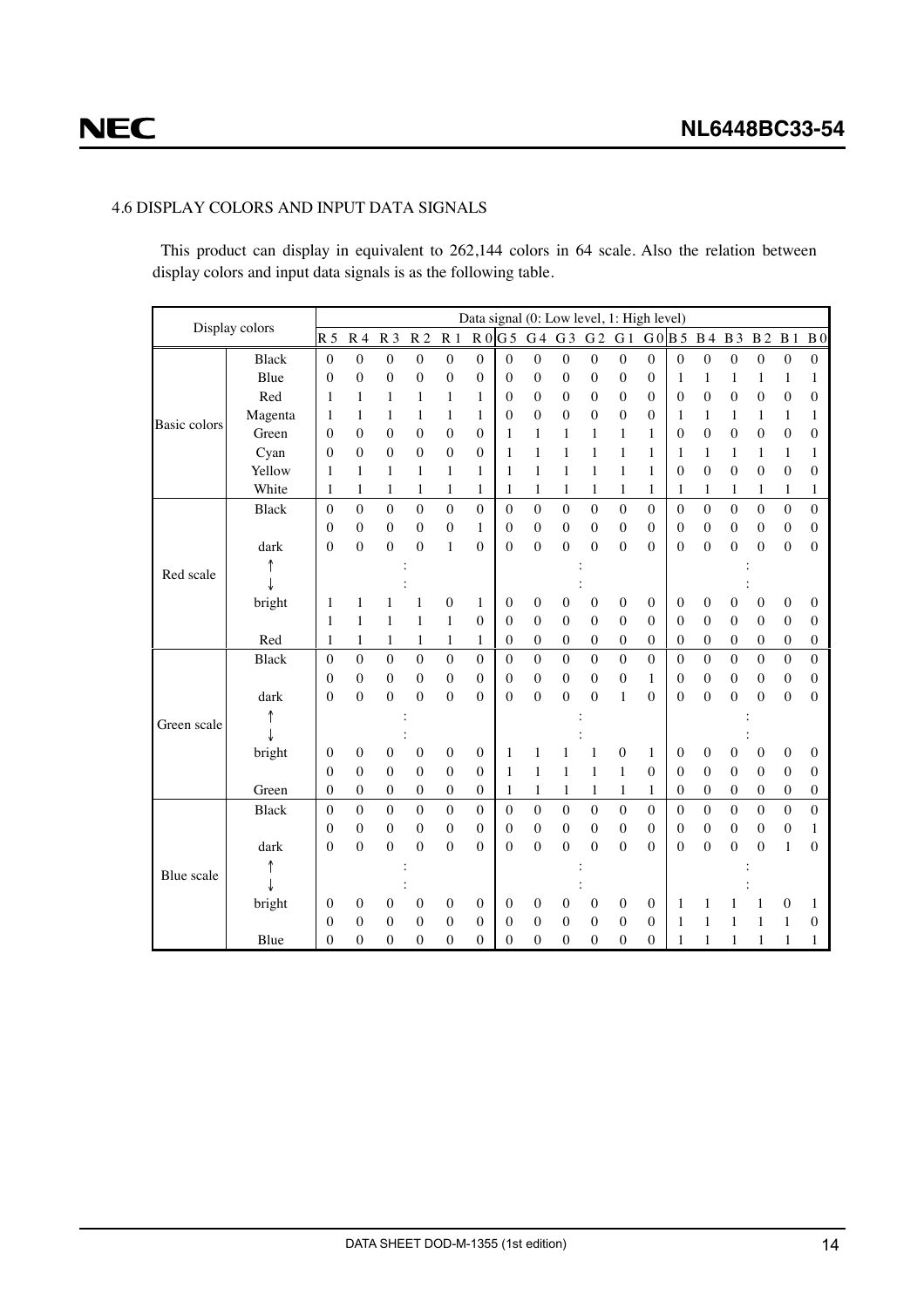# <span id="page-14-0"></span>**NEC**

#### 4.7 DISPLAY POSITIONS

The following table is the coordinates per pixel (See "**4.8 SCANNING DIRECTIONS**".).

| C(0,0)<br>G<br>$\mathbb{R}$<br>$\pi$ | $\bf{B}$                     |                         |              |          |             |             |
|--------------------------------------|------------------------------|-------------------------|--------------|----------|-------------|-------------|
| $C(-0, 0)$                           | $C(-1,$<br>$\left( 0\right)$ | $\bullet\bullet\bullet$ | X, 0)<br>C(  |          | C(638, 0)   | C(639, 0)   |
| C(0, 1)                              | $C(-1,$<br>1)                | $\cdots$                | X, 1)<br>C(  |          | C(638, 1)   | C(639, 1)   |
|                                      |                              | ٠                       |              | ٠        |             |             |
|                                      |                              |                         |              |          |             |             |
|                                      |                              |                         | ٠            |          |             | ٠           |
| $C(-0,$<br>Y)                        | C(1, Y)                      | $\cdots$                | X, Y)<br>C(  | $\cdots$ | C(638, Y)   | C(639, Y)   |
|                                      |                              |                         |              |          |             |             |
|                                      |                              |                         |              |          |             |             |
|                                      |                              | ٠                       | ٠            |          |             | ٠           |
| 0,478)<br>C(                         | C(1,478)                     | $\cdots$                | X,478)<br>C( | $\cdots$ | C(638, 478) | C(639, 478) |
| 0,479)<br>C(                         | C(<br>1,479)                 |                         | X,479<br>C(  |          | C(638, 479) | C(639, 479) |

#### 4.8 SCANNING DIRECTIONS

The following figures are seen from a front view. Also the arrow shows the direction of scan.



Figure 2. Reverse scan (DPS: High)

Note1: Meaning of  $C(X, Y)$  and  $D(X, Y)$ 

C (X, Y): The coordinates of the display position (See "**4.7 DISPLAY POSITIONS**".)  $D(X, Y)$ : The data number of input signal for LCD panel signal processing board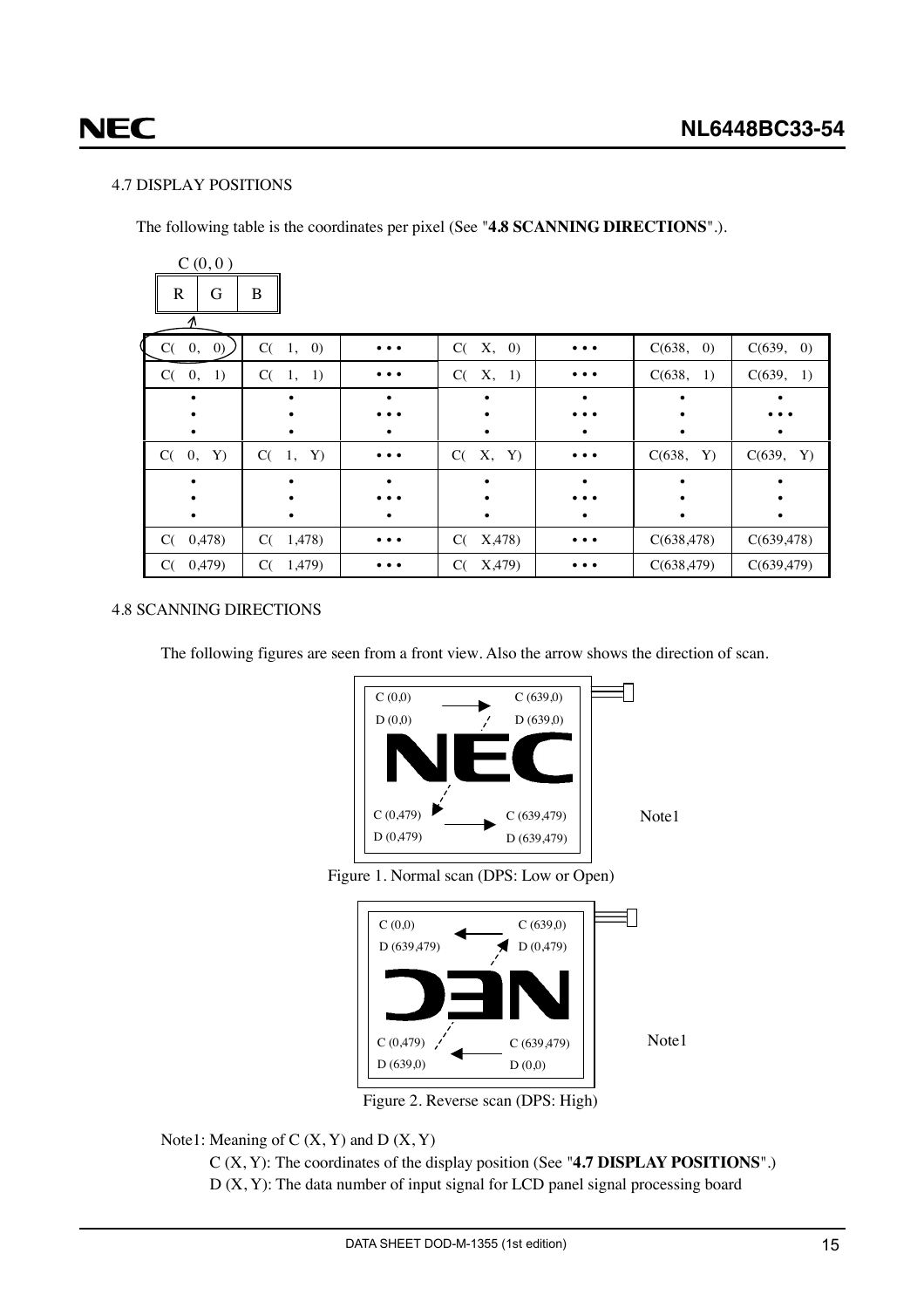#### <span id="page-15-0"></span>4.9 INPUT SIGNAL TIMINGS FOR LCD PANEL SIGNAL PROCESSING BOARD

- 4.9.1 Outline of input signal timings
	- Horizontal signal



Note1: Fixed mode cannot be used while working of DE mode. Note2: This diagram indicates virtual signal for set up to timing.

• Vertical signal



Note1: Fixed mode cannot be used while working of DE mode. Note2: This diagram indicates virtual signal for set up to timing. Note3: See "**4.9.3 Input signal timing chart**" for numeration of pulse.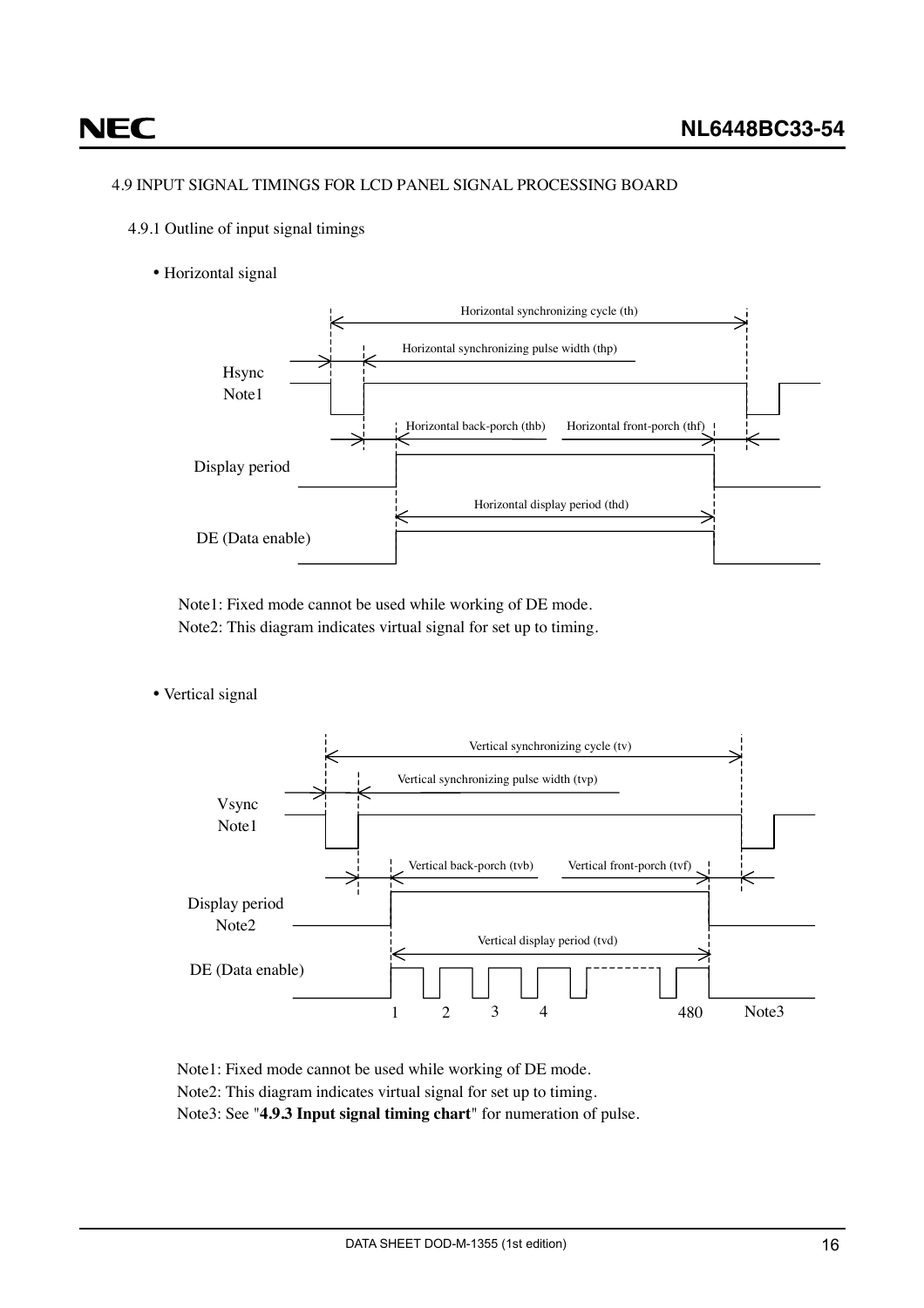## <span id="page-16-0"></span>**NEC**

#### 4.9.2 Timing characteristics

(a) Fixed mode

|                        |                                     |                                     |                          |                          |                          |                          |                   | (Note1)           |   |
|------------------------|-------------------------------------|-------------------------------------|--------------------------|--------------------------|--------------------------|--------------------------|-------------------|-------------------|---|
| Parameter              |                                     |                                     | Symbol                   | min.                     | typ.                     | max.                     | Unit              | Remarks           |   |
| Frequency              |                                     |                                     | 1/tc                     | 21.0                     | 25.175                   | 29.0                     | <b>MHz</b>        | 39.72 ns (typ.)   | ☆ |
| <b>CLK</b>             | Duty                                | tcd                                 | 0.4                      | 0.5                      | 0.6                      |                          |                   |                   |   |
|                        | Rise time, Fall time                |                                     | tcrf                     |                          |                          | 10                       | ns.               |                   |   |
| <b>DATA</b>            |                                     | Setup time                          | tds                      | 8                        | ÷.                       | $\bar{a}$                | ns.               |                   |   |
| $(R0-R5)$              | <b>CLK-DATA</b>                     | Hold time                           | tdh                      | 12                       | $\bar{a}$                | ٠                        | ns                |                   |   |
| $(G0-G5)$<br>$(B0-B5)$ | Rise time, Fall time                |                                     | tdrf                     | L,                       | $\overline{\phantom{a}}$ | 10                       | ns                |                   |   |
|                        |                                     |                                     | th                       | 30.0                     | 31.778                   | 33.6                     | $\mu$ s           | 31.468 kHz (typ.) | ☆ |
|                        | Cycle                               |                                     |                          |                          | 800                      |                          | CLK               |                   |   |
|                        | Display period                      |                                     | thd                      |                          | 640                      |                          | <b>CLK</b>        |                   |   |
|                        | Front-porch                         | thf                                 | 16                       |                          |                          | <b>CLK</b>               | Note <sub>2</sub> |                   |   |
| Hsync                  | Pulse width                         |                                     | thp                      | 10                       | 96                       | $\bar{a}$                | <b>CLK</b>        |                   |   |
|                        | Back-porch                          | thb                                 | ÷,                       | 48                       | 134                      | <b>CLK</b>               |                   |                   |   |
|                        | Total of pulse width and back-porch | $thp + thb$                         | 144                      |                          |                          | <b>CLK</b>               |                   |                   |   |
|                        | CLK-Hsync                           | Setup time                          | ths                      | 8                        | $\frac{1}{2}$            | $\overline{\phantom{a}}$ | ns                |                   |   |
|                        |                                     | Hold time                           | thh                      | 12                       |                          |                          | ns                |                   |   |
|                        | Rise time, Fall time                |                                     | thrf                     |                          |                          | 10                       | ns                |                   |   |
|                        | Cycle                               |                                     | tv                       | 16.1                     | 16.683                   | 17.2                     | ms                | 59.94 Hz (typ.)   | ☆ |
|                        |                                     |                                     |                          |                          | 525                      |                          | H                 |                   |   |
|                        | Display period                      |                                     | tvd                      | 480                      |                          |                          | H                 |                   |   |
|                        | Front-porch                         |                                     | tyf                      |                          | 12                       |                          | H                 | Note2             |   |
| Vsync                  | Pulse width                         |                                     | tvp<br>tyb               | $\mathbf{1}$             | $\overline{c}$           | $\overline{\phantom{a}}$ | $\rm H$           |                   | ☆ |
|                        |                                     | Back-porch                          |                          | $\overline{a}$           | 31                       | 32                       | H                 |                   |   |
|                        |                                     | Total of pulse width and back-porch |                          |                          | 33                       |                          | H                 |                   |   |
|                        |                                     | Hsync-Vsync timing                  |                          |                          | $\overline{\phantom{0}}$ | $\overline{\phantom{a}}$ | <b>CLK</b>        |                   |   |
|                        | Vsync-Hsync timing                  |                                     | tvh                      | 30                       | $\overline{\phantom{a}}$ | ÷.                       | ns                |                   |   |
|                        | Rise time, Fall time                | tvrf                                | $\overline{\phantom{a}}$ | $\overline{\phantom{0}}$ | 10                       | ns                       |                   |                   |   |

Note1: Definition of parameters is as follows.

 $tc = 1CLK$ ,  $tcd = tch/tc$ ,  $th = 1H$ 

Note2: Keep tvp + tvb and thp + thb within the table. If it is out of specification, display position will be shifted to right/left side or up/down.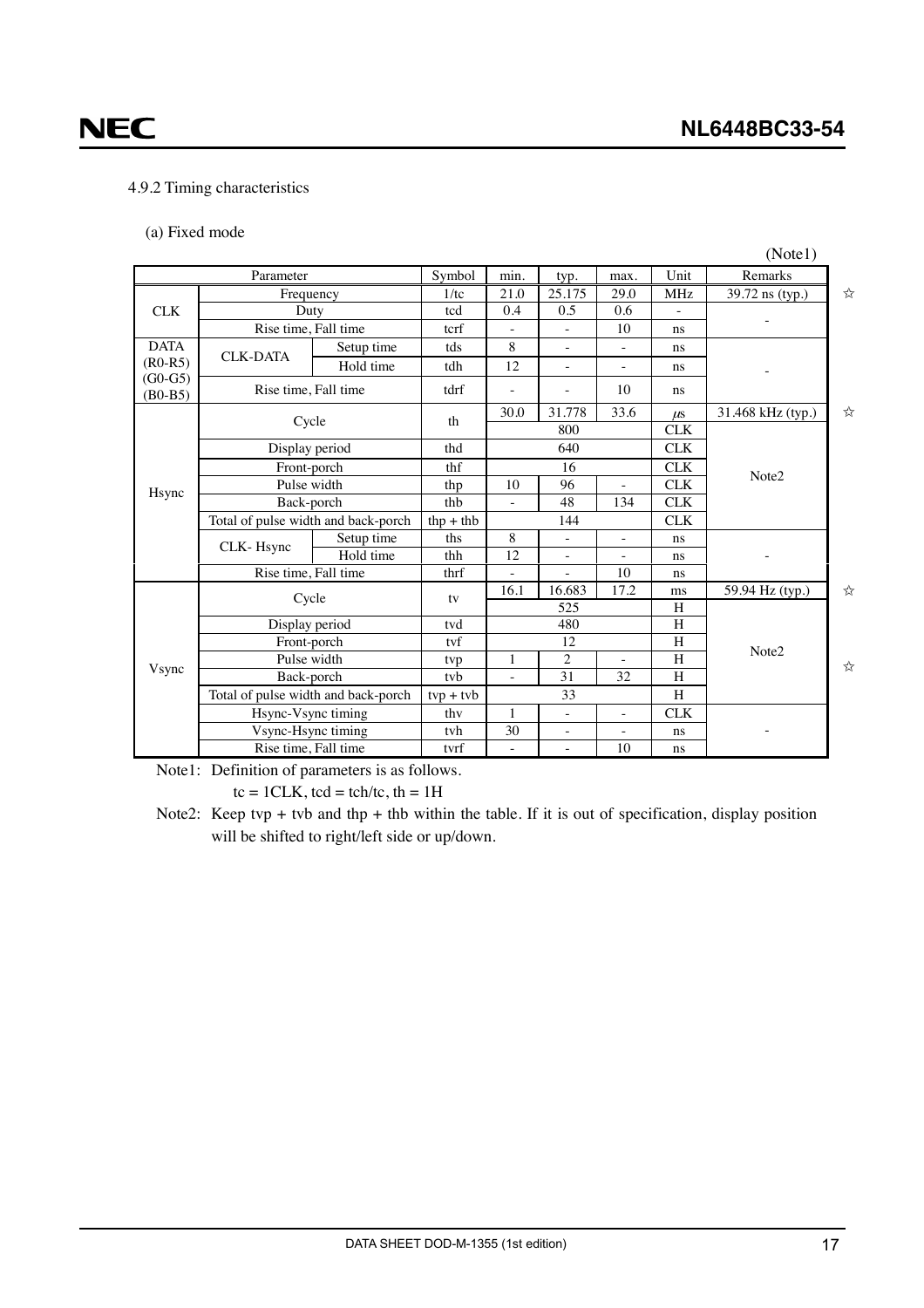#### (b) DE mode

|                          |                      |                |        |                     |                          |                          |            | (Note1, Note2)    |   |
|--------------------------|----------------------|----------------|--------|---------------------|--------------------------|--------------------------|------------|-------------------|---|
|                          | Parameter            |                | Symbol | min.                | typ.                     | max.                     | Unit       | Remarks           |   |
|                          |                      | Frequency      | 1/tc   | 21.0                | 25.175                   | 29.0                     | MHz        | 39.72 ns (typ.)   | ☆ |
| <b>CLK</b>               |                      | Duty           | tcd    | 0.4                 | 0.5                      | 0.6                      |            |                   |   |
|                          | Rise time, Fall time |                | tcrf   | $\bar{\phantom{a}}$ |                          | 10                       | ns         |                   |   |
| <b>DATA</b>              | <b>CLK-DATA</b>      | Setup time     | tds    | 8                   | $\overline{\phantom{a}}$ | $\overline{\phantom{a}}$ | ns         |                   |   |
| $(R0-R5)$                |                      | Hold time      | tdh    | 12                  | $\sim$                   | $\overline{\phantom{a}}$ | ns         |                   |   |
| $(G0-G5)$<br>$(B0 - B5)$ | Rise time, Fall time |                | tdrf   |                     |                          | 10                       | ns         |                   |   |
|                          | Pulse width          |                | tvp    |                     | $\overline{2}$           |                          | H          |                   |   |
| Vsync                    | Vsync-DE             | Setup time     | tvds   |                     | $\overline{\phantom{a}}$ | $\overline{\phantom{a}}$ | <b>CLK</b> |                   |   |
|                          | timing               | Hold time      | tvdh   |                     | ۰                        | ۰                        | <b>CLK</b> |                   |   |
| Rise time, Fall time     |                      |                | tvrf   |                     |                          | 10                       | $\mu$ s    |                   |   |
|                          |                      |                | th     | 30.0                | 31.778                   | 33.6                     | $\mu$ s    | 31.468 kHz (typ.) | ☆ |
|                          | Horizontal           | Cycle          |        | ÷                   | 800                      | $\overline{\phantom{a}}$ | <b>CLK</b> |                   |   |
|                          |                      | Display period | thd    |                     | 640                      |                          | <b>CLK</b> |                   |   |
|                          | Vertical             |                | tv     | 16.1                | 16.683                   | 17.2                     | ms         | 59.94 Hz (typ.)   | ☆ |
| DE                       | (One frame)          | Cycle          |        | ä,                  | 525                      | $\overline{\phantom{a}}$ | H          |                   |   |
|                          |                      | Display period | tvd    |                     | 480                      |                          | H          |                   |   |
|                          | <b>CLK-DE</b>        | Setup time     | tdes   | 8                   |                          | $\overline{\phantom{a}}$ | ns         |                   |   |
|                          |                      | Hold time      | tdeh   | 12                  | $\overline{\phantom{a}}$ | $\sim$                   | ns         |                   |   |
| Rise time, Fall time     |                      |                | tderf  | ۰                   |                          | 10                       | ns         |                   |   |

Note1: Definition of parameters is as follows.

 $tc = 1CLK$ ,  $tcd = tch/tc$ ,  $th = 1H$ 

Note2: Hsync signal (Pin No.3 of CN1) is not used inside the product at DE mode.

Do not keep pin open to avoid noise problem.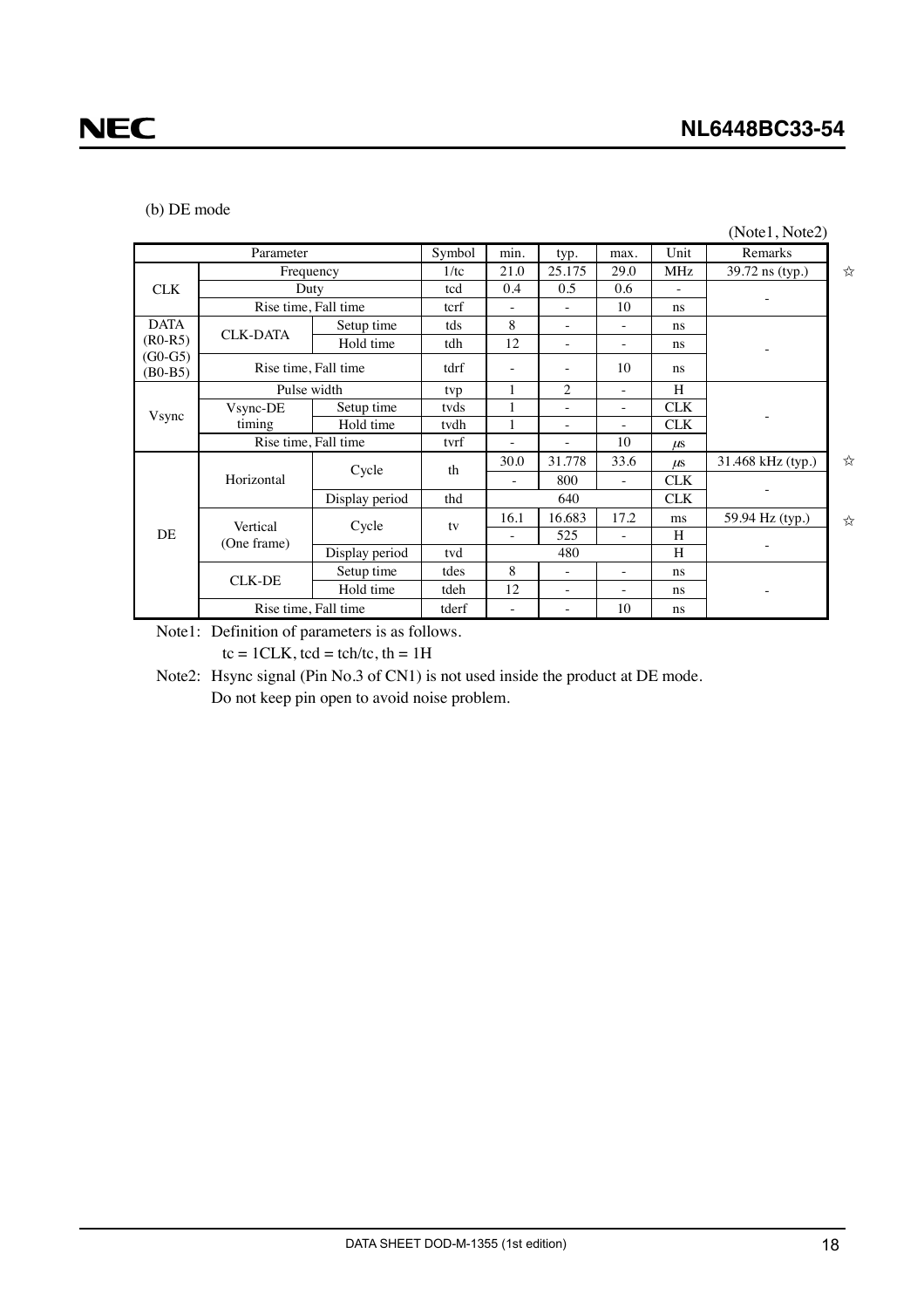<span id="page-18-0"></span>



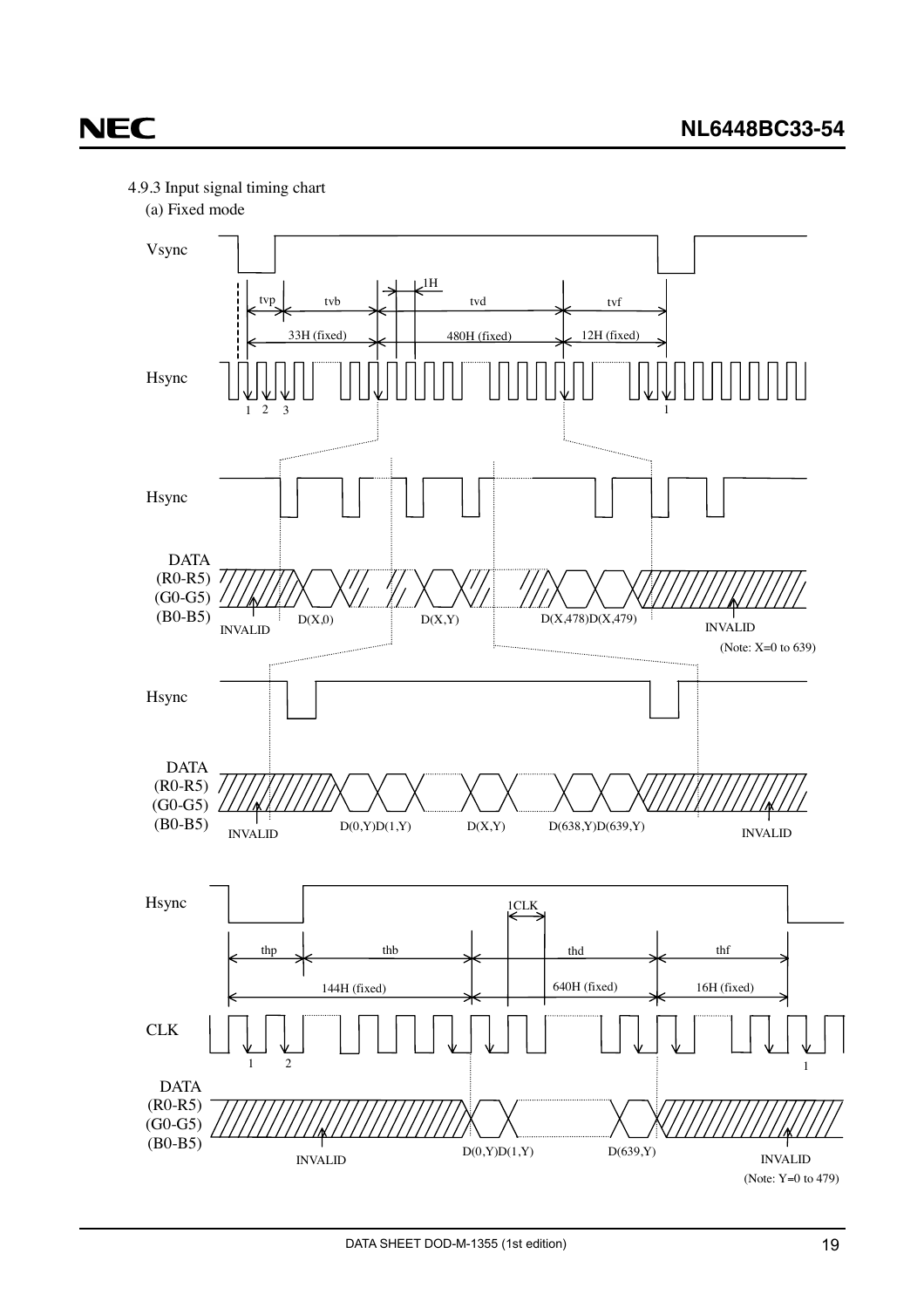#### (b) DE mode

Horizontal timing



Vertical timing

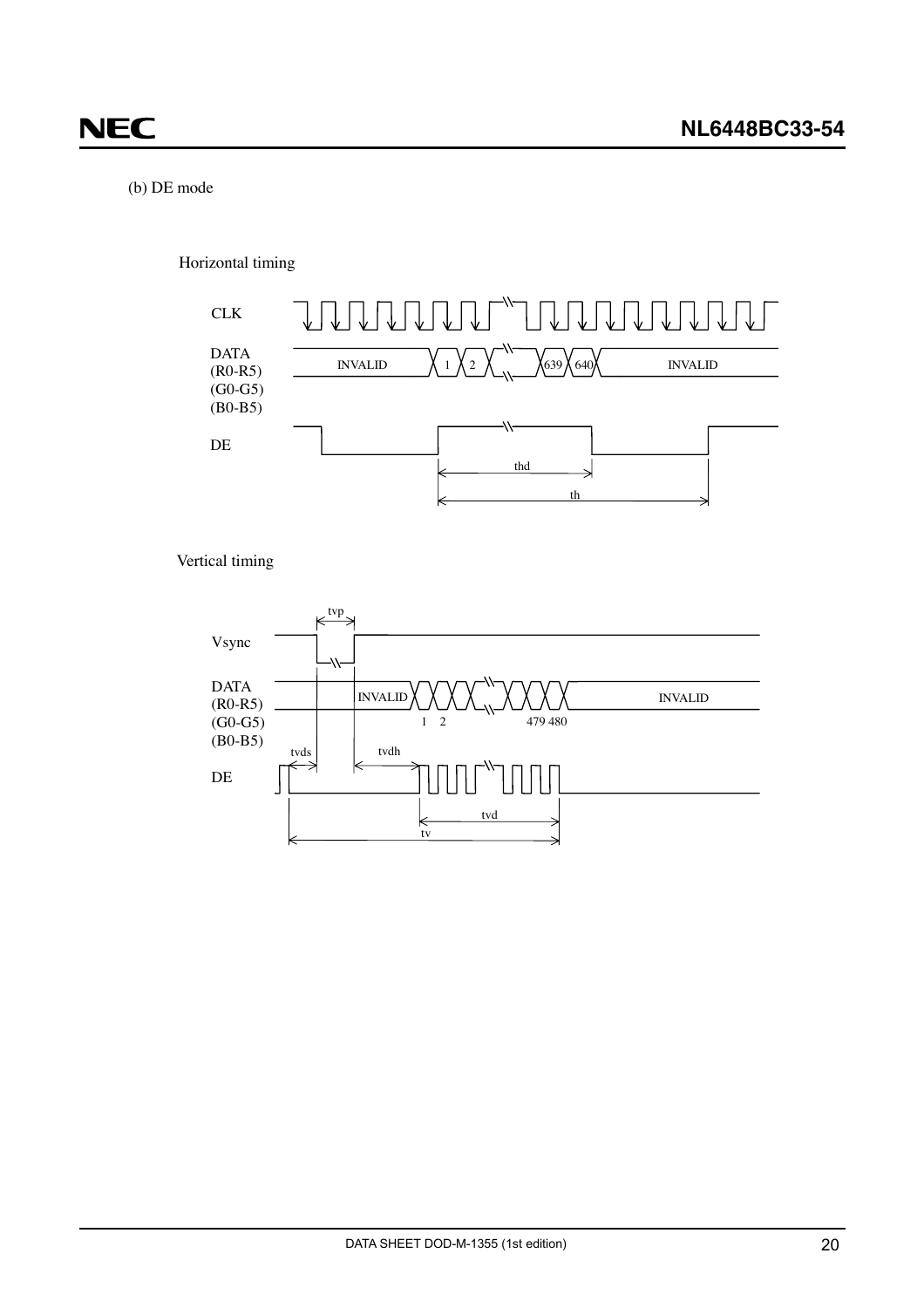(c) Common

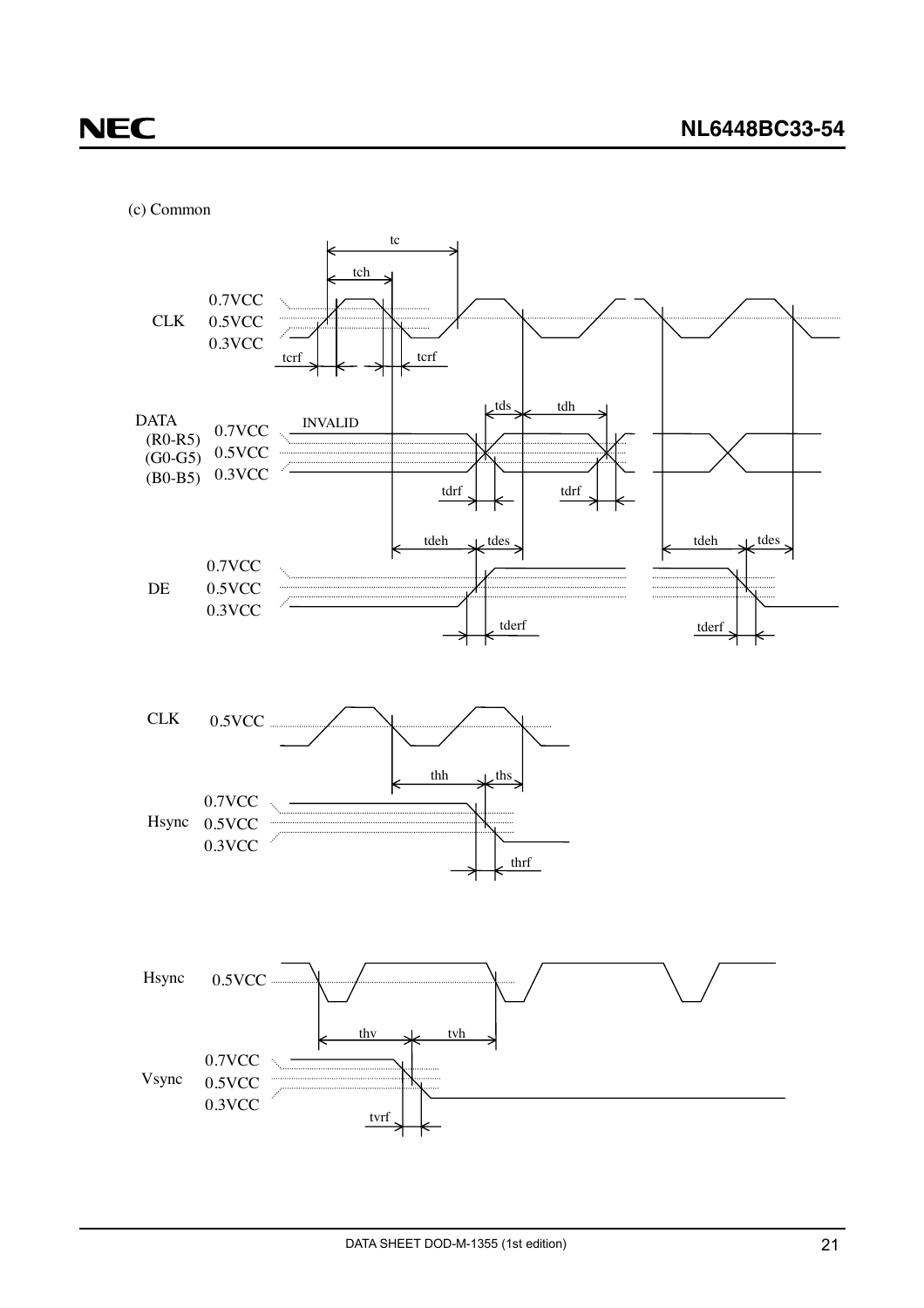#### <span id="page-21-0"></span>4.10 OPTICS

4.10.1 Optical characteristics

| Parameter            | Note1 | Condition                                                                                                 | Symbol      | min.                     | typ.  | max.           | Unit              | Remarks           |   |
|----------------------|-------|-----------------------------------------------------------------------------------------------------------|-------------|--------------------------|-------|----------------|-------------------|-------------------|---|
| Luminance            |       | White at center<br>$\theta$ R = 0°, $\theta$ L = 0°, $\theta$ U = 0°, $\theta$ D = 0°                     |             | 150                      | 220   |                | cd/m <sup>2</sup> |                   |   |
| Contrast ratio       |       | White/Black at center<br>$\theta$ R = 0°, $\theta$ L = 0°, $\theta$ U = 0°, $\theta$ D = 0°               | CR          | 150                      | 350   |                | ÷,                | Note2             | ☆ |
| Luminance uniformity |       |                                                                                                           | LU          |                          | 1.25  | 1.40           | ÷,                | Note3             |   |
|                      | White | x coordinate                                                                                              | Wx          | 0.256                    | 0.286 | 0.316          | ä,                |                   |   |
|                      |       | y coordinate                                                                                              | Wy          | 0.290                    | 0.320 | 0.350          | ٠                 |                   |   |
|                      |       | x coordinate                                                                                              | Rx          | $\blacksquare$           | 0.580 | $\blacksquare$ | $\blacksquare$    |                   |   |
|                      | Red   | y coordinate                                                                                              | Ry          | $\blacksquare$           | 0.332 | $\blacksquare$ |                   |                   |   |
| Chromaticity         |       | x coordinate                                                                                              | Gx          | $\blacksquare$           | 0.293 | $\blacksquare$ | ٠                 | Note4             | ☆ |
|                      | Green | y coordinate<br>Gy                                                                                        |             | $\blacksquare$           | 0.536 |                |                   |                   |   |
|                      |       | x coordinate                                                                                              | <b>Bx</b>   | $\blacksquare$           | 0.146 | $\blacksquare$ | ٠                 |                   |   |
|                      | Blue  | y coordinate                                                                                              | By          | $\blacksquare$           | 0.119 | $\blacksquare$ |                   |                   |   |
| Color gamut          |       | $\theta$ R = 0°, $\theta$ L = 0°, $\theta$ U = 0°, $\theta$ D = 0°<br>at center, against NTSC color space | $\mathbf C$ | 35                       | 40    |                | $\%$              |                   |   |
|                      |       | White to Black                                                                                            | Ton         | $\overline{\phantom{a}}$ | 15    | 40             | ms                | Note <sub>5</sub> |   |
| Response time        |       | <b>Black to White</b>                                                                                     | Toff        |                          | 23    | 85             | ms                | Note <sub>6</sub> | ☆ |
|                      | Right | $\theta U = 0^\circ$ , $\theta D = 0^\circ$ , $CR = 10$                                                   | $\theta$ R  | 35                       | 45    |                | $\circ$           |                   |   |
| Viewing angle        | Left  | $\theta U = 0^\circ$ , $\theta D = 0^\circ$ , $CR = 10$                                                   | $\theta$ L  | 35                       | 45    | ÷,             | $\circ$           | Note7             |   |
|                      | Up    | $\theta$ R = 0°, $\theta$ L = 0°, CR = 10                                                                 | $\theta U$  | 20                       | 30    | $\frac{1}{2}$  | $\circ$           |                   |   |
|                      | Down  | $\theta$ R = 0°, $\theta$ L = 0°, CR = 10                                                                 |             | 10                       | 20    |                | $\circ$           |                   |   |

Note1: Measurement conditions are as follows.

Ta=25°C, VCC=3.3V, IBL= 5.0mArms/lamp, Display mode: VGA, Horizontal cycle = 31.468kHz, Vertical cycle = 59.94Hz, DPS= Low or Open: Normal scan  $x^2$ 

Optical characteristics are measured at luminance saturation after 20minutes from working the product, in the dark room. Also measurement method for luminance is as follows.



- Note2: See "**4.10.2 Definition of contrast ratio**".
- Note3: See "**4.10.3 Definition of luminance uniformity**".
- Note4: These coordinates are found on CIE 1931 chromaticity diagram.
- Note5: Product surface temperature:  $TopF = 31^{\circ}C$
- Note6: See "**4.10.4 Definition of response times**".
- Note7: See "**4.10.5 Definition of viewing angles**".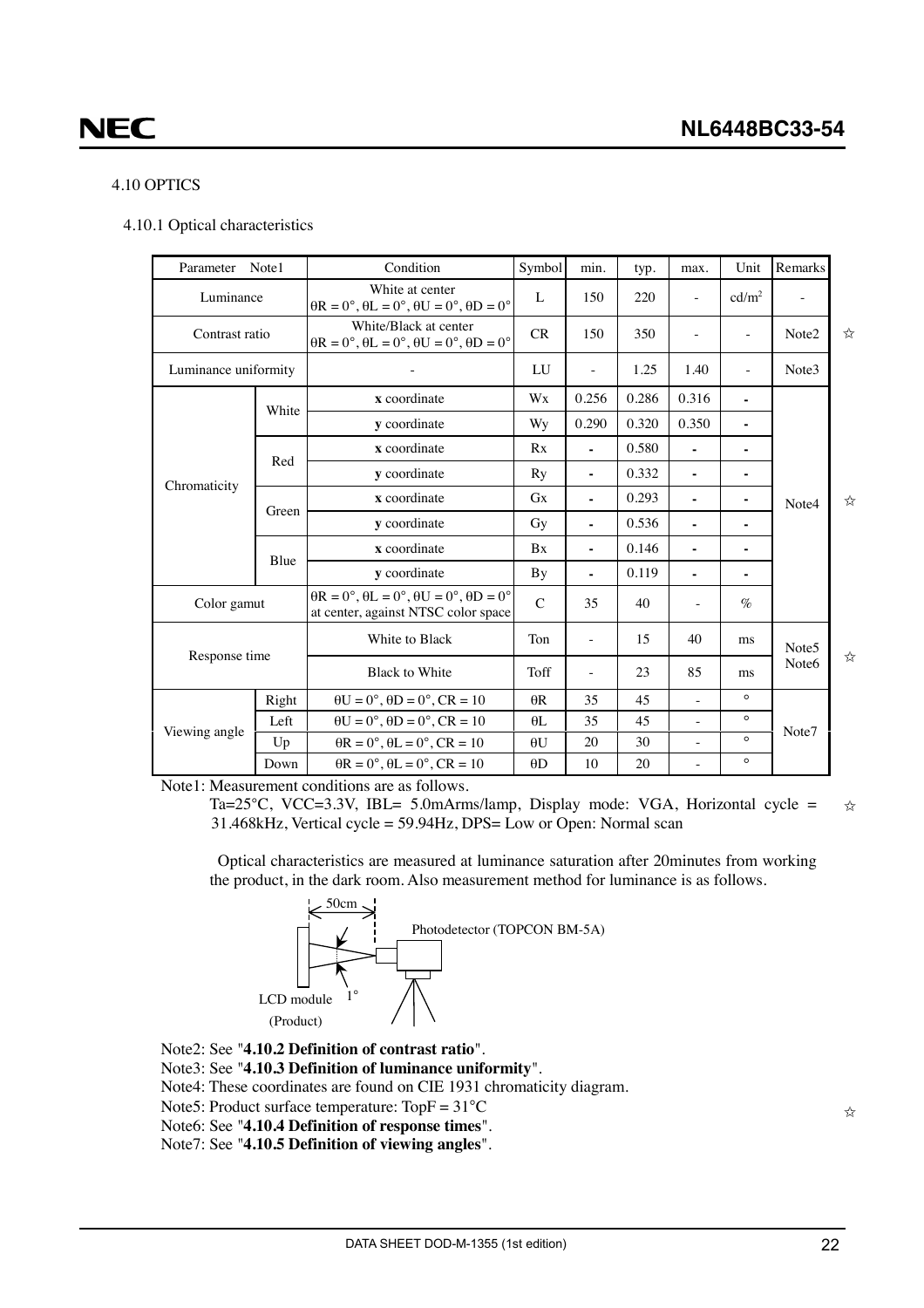### <span id="page-22-0"></span>NEC

4.10.2 Definition of contrast ratio

The contrast ratio is calculated by using the following formula.

Luminance of white screen Luminance of black screen Contrast ratio  $(CR)$  =

#### 4.10.3 Definition of luminance uniformity

The luminance uniformity is calculated by using following formula.

Luminance uniformity (LU) = 
$$
\frac{\text{Maximum luminance from } \Phi \text{ to } \Phi}{\text{Minimum luminance from } \Phi \text{ to } \Phi}
$$

The luminance is measured at near the 5 points shown below.



#### 4.10.4 Definition of response times

Response time is measured, the luminance changes from "white" to "black", or "black" to "white" on the same screen point, by photo-detector. Ton is the time it takes the luminance change from 90% down to 10%. Also Toff is the time it takes the luminance change from 10% up to 90% (See the following diagram.).



4.10.5 Definition of viewing angles

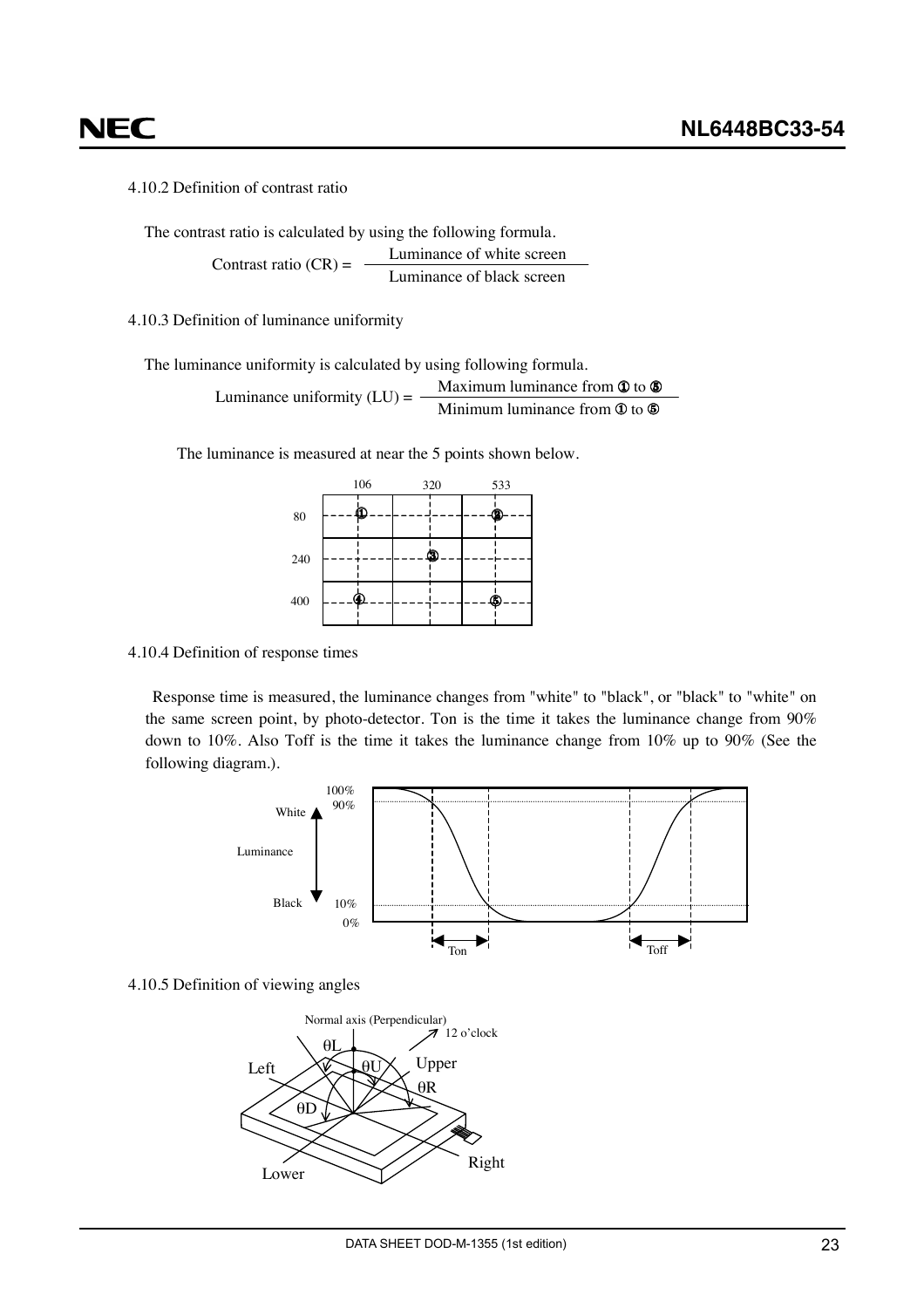#### <span id="page-23-0"></span>**5. RELIABILITY TESTS**

✩

| Test item                                    | Condition                                                                                                                                           | Judgement                        |  |  |
|----------------------------------------------|-----------------------------------------------------------------------------------------------------------------------------------------------------|----------------------------------|--|--|
| High temperature and humidity<br>(Operation) | $\Phi$ 60 ± 2°C, RH = 90%, 500 hours<br>2 Display data is black.                                                                                    |                                  |  |  |
| High temperature<br>(Operation)              | $\textcircled{1}$ 70 $\pm$ 2°C, 500 hours<br>2 Display data is black.                                                                               |                                  |  |  |
| Heat cycle<br>(Operation)                    | $(1) - 10 \pm 3$ °C1 hour<br>$70 \pm 3^{\circ}$ C1 hour<br>2 50 cycles, 4 hours/cycle<br>3 Display data is black.                                   |                                  |  |  |
| Thermal shock<br>(Non operation)             | $\Omega$ -20 ± 3°C30 minutes<br>$80 \pm 3^{\circ}$ C30 minutes<br>2 100cycles, 1hour/cycle<br>3 Temperature transition time is within 5<br>minutes. | No display malfunctions<br>Note1 |  |  |
| <b>ESD</b><br>(Operation)                    | ① 150pF, $150Ω$ , $±10kV$<br>29 places on a panel surface<br>Note <sub>2</sub><br>3 10 times each places at 1 sec interval                          |                                  |  |  |
| Dust<br>(Operation)                          | 10 Sample dust: No. 15 (by JIS-Z8901)<br>2 15 seconds stir<br>3 8 times repeat at 1 hour interval                                                   |                                  |  |  |
| Vibration<br>(Non operation)                 | $\Phi$ 5 to 100Hz, 19.6m/s <sup>2</sup><br>2 1 minute/cycle<br>3 X, Y, Z direction<br>4 120 times each directions                                   | No display malfunctions<br>Note1 |  |  |
| Mechanical shock<br>(Non operation)          | No physical damages<br>$\Phi$ 539m/s <sup>2</sup> , 11ms<br>$(2 \pm X, \pm Y, \pm Z)$ direction<br>3 5 times each directions                        |                                  |  |  |

Note1: Display functions are checked under the same conditions as product inspection.

Note2: See the following figure for discharge points.

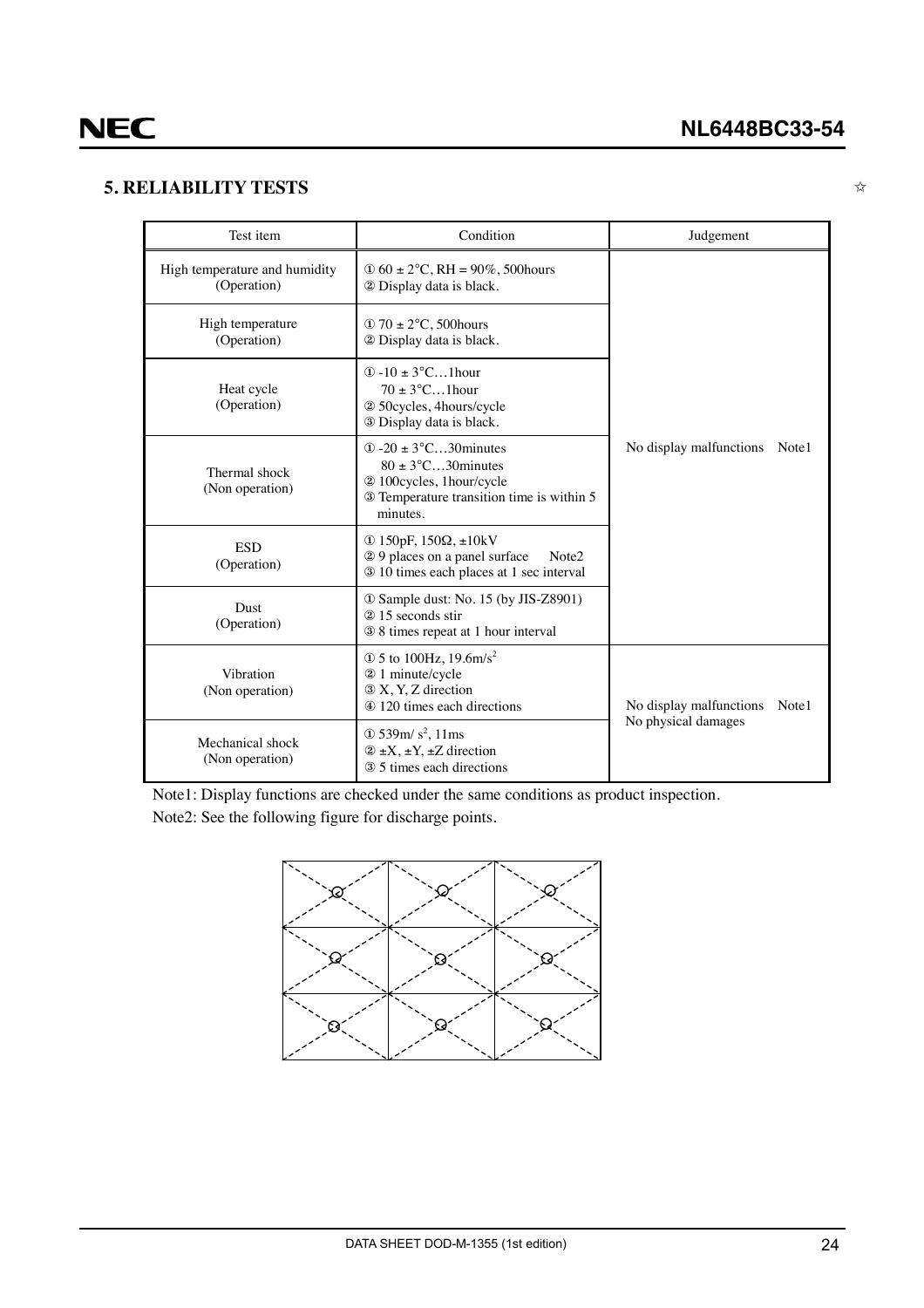#### <span id="page-24-0"></span>**6. PRECAUTIONS**

#### 6.1 MEANING OF CAUTION SIGNS

The following caution signs have very important meaning. **Be sure to read "10.2 CAUTIONS" and "10.3 ATTENTIONS", after understanding this contents!**



#### 6.2 CAUTIONS

∗ **Do not touch the working backlight. Customer will be in danger of an electric shock.**

Võ

- ∗ **Do not touch the working backlight. Customer will be in danger of burn injury.**
- ∗ **Do not shock and press the LCD panel and the backlight! There is a danger of breaking,** because they are made of glass. (Shock: To be not greater **539m/s<sup>2</sup> and to be not greater 11ms, Pressure: To be not greater 19.6 N)**

6.3 ATTENTIONS **!**

6.3.1 Handling of the product

- ① Take hold of both ends without touch the circuit board cover when customer pulls out products (LCD modules) from inner packing box. If customer touches it, products may be broken down or out of adjustment, because of stress to mounting parts.
- ② Do not hook cables nor pull connection cables such as lamp cable and so on, for fear of damage.
- ③ If customer puts down the product temporarily, the product puts on flat subsoil as a display side turns down.
- ④ Take the measures of electrostatic discharge such as earth band, ionic shower and so on, when customer deals with the product, because products may be damaged by electrostatic.
- ⑤ The torque for mounting screws must never exceed 0.294N⋅m. Higher torque values might result in distortion of the bezel.
- ⑥ The product must be installed using mounting holes without undue stress such as bends or twist (See outline drawings). And do not add undue stress to any portion (such as bezel flat area) except mounting hole portion.

Bends or twist described above and undue stress to any portion except mounting hole portion may cause display un-uniformity.

✩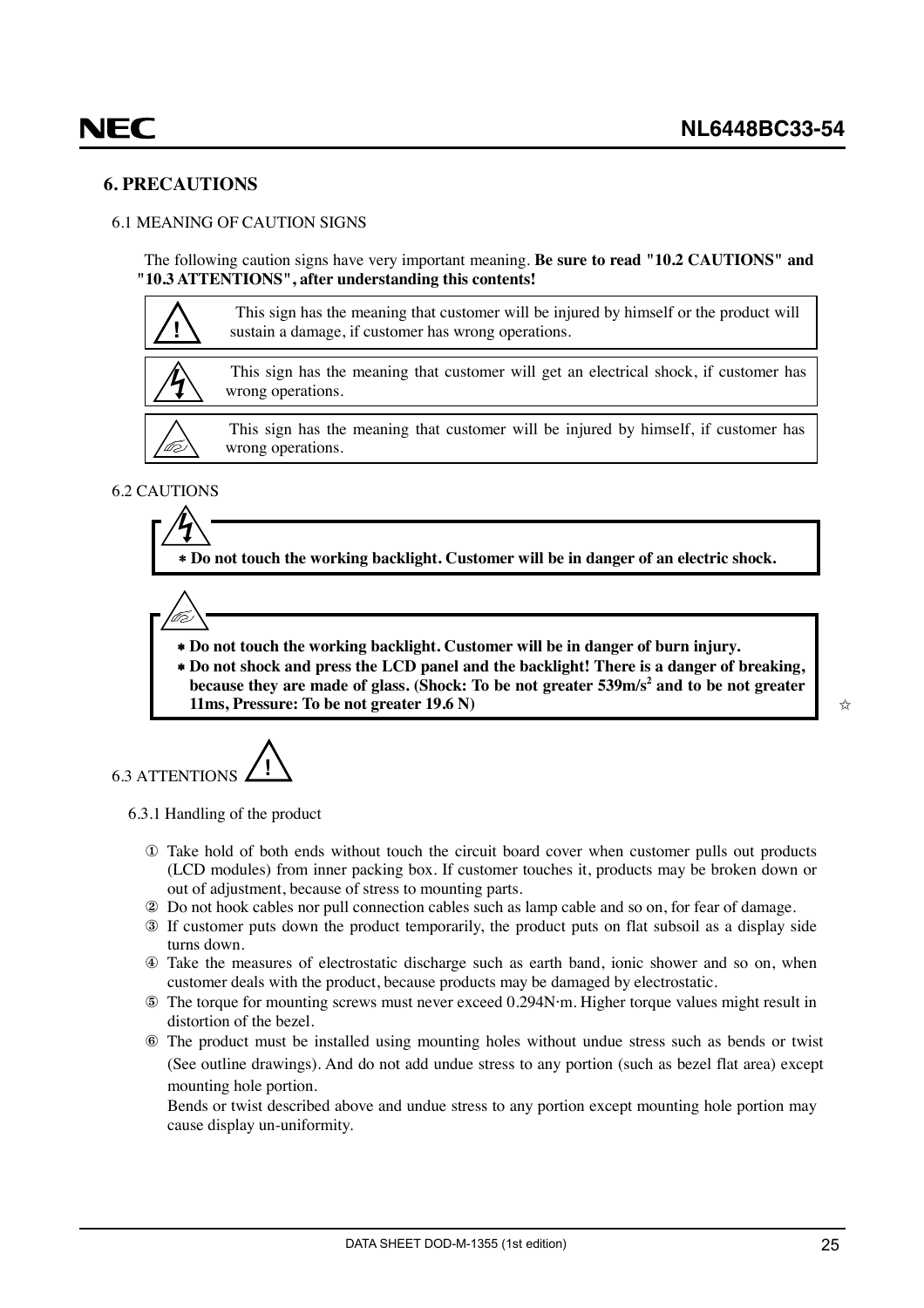- <span id="page-25-0"></span>⑦ Do not press or rub on the sensitive display surface. If customer clean on the panel surface, NEC Corporation recommends using the cloth with ethanolic liquid such as screen cleaner for LCD.
- ⑧ Do not push-pull the interface connectors while the product is working, because wrong power sequence may break down the product.
- ⑨ Do not bend or unbend the lamp cable at the near part of the lamp holding rubber, to avoid the damage for high voltage side of the lamp. This damage may cause a lamp breaking and abnormal operation of high voltage circuit.

#### 6.3.2 Environment

- ① Do not operate or store in high temperature, high humidity, dewdrop atmosphere or corrosive gases. Keep the product in antistatic pouch in room temperature, because of avoidance for dusts and sunlight, if customer stores the product.
- ② In order to prevent dew condensation occurring by temperature difference, the product packing box must be opened after leave under the environment of an unpacking room temperature enough. Because a situation of dew condensation occurring is changed by the environmental temperature and humidity, evaluate the leaving time sufficiently. (Recommendation leaving time: 6 hour or more with packing state)
- ③ Do not operate in high magnetic field. Circuit boards may be broken down by it.
- ④ This product is not designed as radiation hardened.
- ⑤ Use an original protection sheet on the product surface (polarizer). Adhesive type protection sheet should be avoided, because it may change color or properties of the polarizer.

#### 6.3.3 Characteristics

#### **The following items are neither defects nor failures.**

- ① Response time, luminance and color may be changed by ambient temperature.
- ② The LCD may be seemed luminance non-uniformity, flicker, vertical seam or small spot by display patterns.
- ③ Optical characteristics (e.g. luminance, display uniformity, etc.) gradually is going to change depending on operating time, and especially low temperature, because the LCD has cold cathode fluorescent lamps.
- ④ Do not display the fixed pattern for a long time because it may cause image sticking. Use a screen saver, if the fixed pattern is displayed on the screen.
- ⑤ The display color may be changed by viewing angle because of the use of condenser sheet in the backlight.
- ⑥ Optical characteristics may be changed by input signal timings.
- ⑦ The interference noise of input signal frequency for this product's signal processing board and luminance control frequency of customer's backlight inverter may appear on a display. Set up luminance control frequency of backlight inverter so that the interference noise does not appear.

#### 6.3.4 Other

- ① All GND, backlight inverter ground (GNDB), VCC and backlight inverter power supply voltage (VDDB) terminals should be used without a non-connected line.
- ② Do not disassemble a product or adjust volume without permission of NEC Corporation.
- ③ See "REPLACEMENT MANUAL FOR LAMP HOLDER SET", if customer would like to replace backlight lamps.
- ④ Pay attention not to insert waste materials inside of products, if customer uses screwnails.
- ⑤ Pack the product with original shipping package, because of avoidance of some damages during transportation, when customer returns it to NEC Corporation for repair and so on.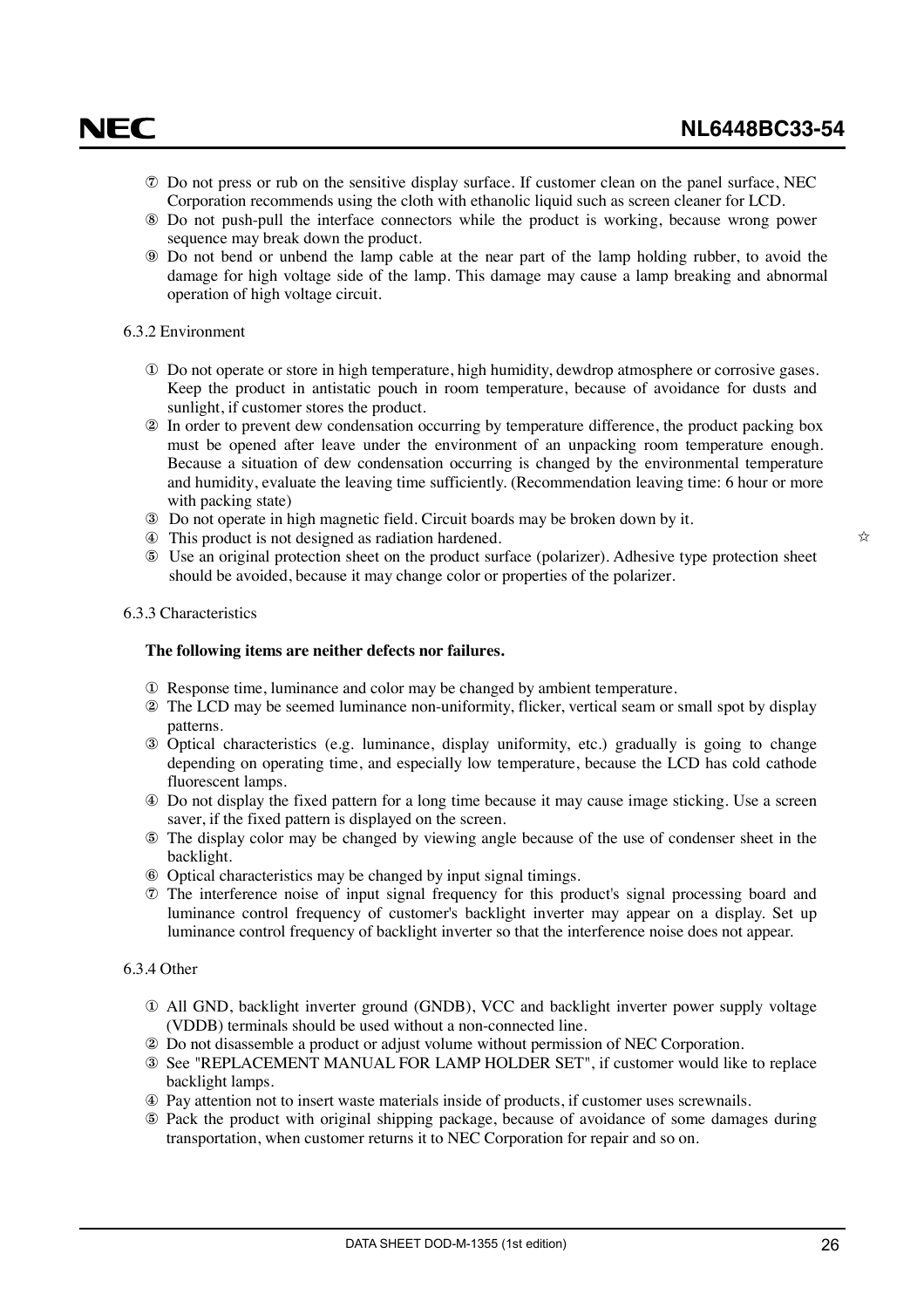### **NL6448BC33-54**

DATA SHEET DOD-M-1355 (1st edition) 27

#### <span id="page-26-0"></span>**7. OUTLINE DRAWINGS**

7.1 FRONT VIEW

Unit: mm



Note3: **XXX** Mounting hole portions (4 pieces)